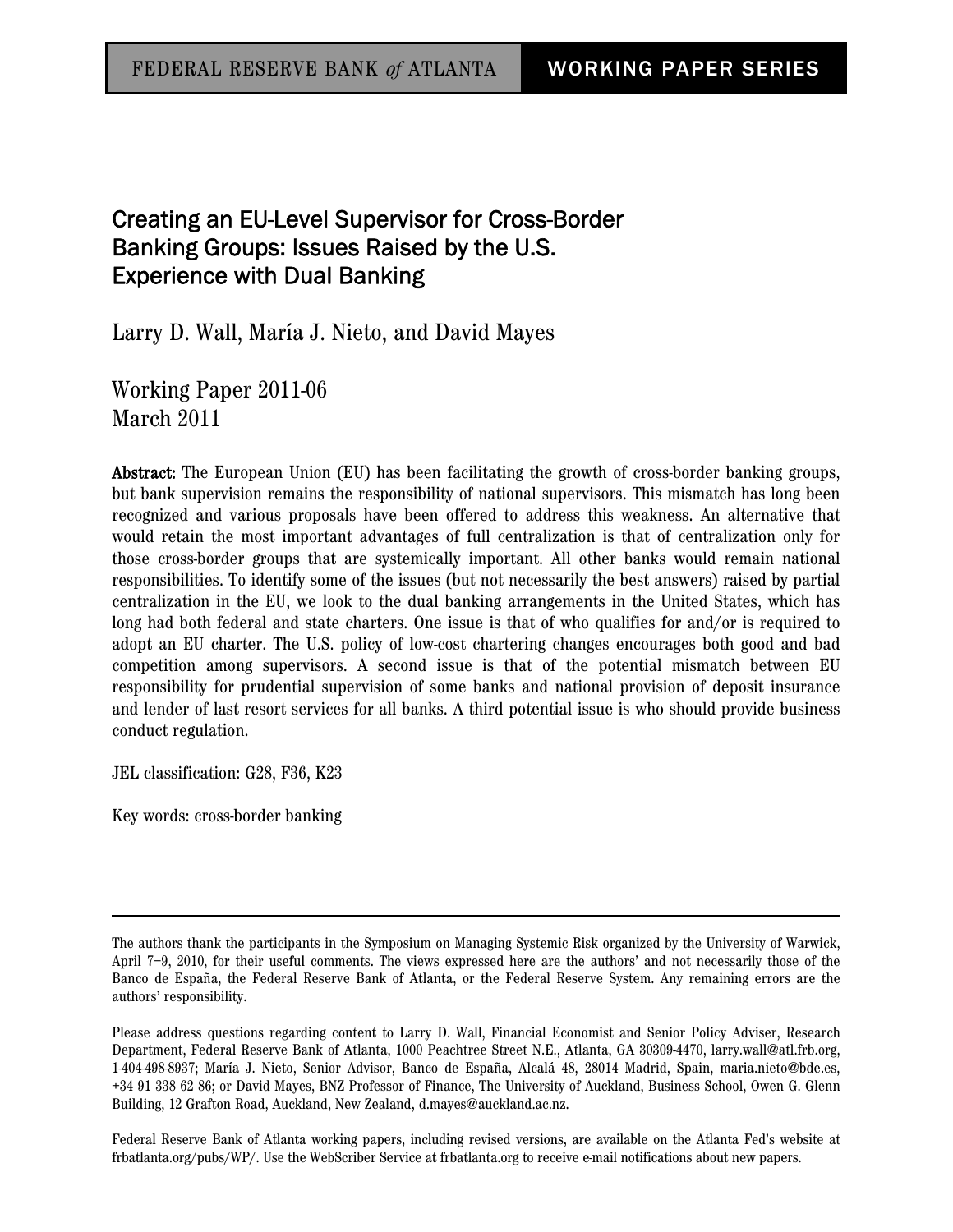# **Creating an EU Level Supervisor for Cross-Border Banking Groups: Issues Raised by the U.S. Experience with Dual Banking**

The European Union (EU) has been facilitating the growth of cross-border banking groups with considerable success, but bank supervision remains the responsibility of national supervisors. The difficulties this poses have been vividly highlighted by the problems encountered in the present crisis that have increased moral hazard. The conundrum has long been recognized and various proposals have been offered to address this weakness, ranging from full centralization of prudential supervision (Pratti and Schinasi, 1999) to strengthened cooperation via colleges of supervisors and resolution authorities (Mayes, Nieto and Wall 2008). An alternative that would retain the most important advantages of full centralization is that of centralization of chartering and supervision only for those cross-border groups that are systemically important to the EU. All other banks would retain national chartering and supervision. In many respects this would similar to the arrangements in the United States where there are federal and state charters.

Decressin and Čihák (2007) also consider a system with both an EU charter and a national charter. However, they leave open the question of the structure of the prudential supervisor including the possibility that EU chartered banks would be supervised by national authorities. A key part of their proposed framework would be freedom of choice for banks between national and European charters. In the authors´ view, this would deliver a prudential level playing field (all banks would have the choice) and allow market forces to play a role in determining the optimal mixture of EU-level and national-level prudential frameworks. Hertig, Lee and McCahery (2009) propose that Member States should have the option to delegate the supervision of banks that pose EU wide prudential risks to the European Central Bank (ECB) under an opt-in approach. The opting in process would require a Member state to enter into a binding agreement with the ECB, which would spell out coordination and cooperation in normal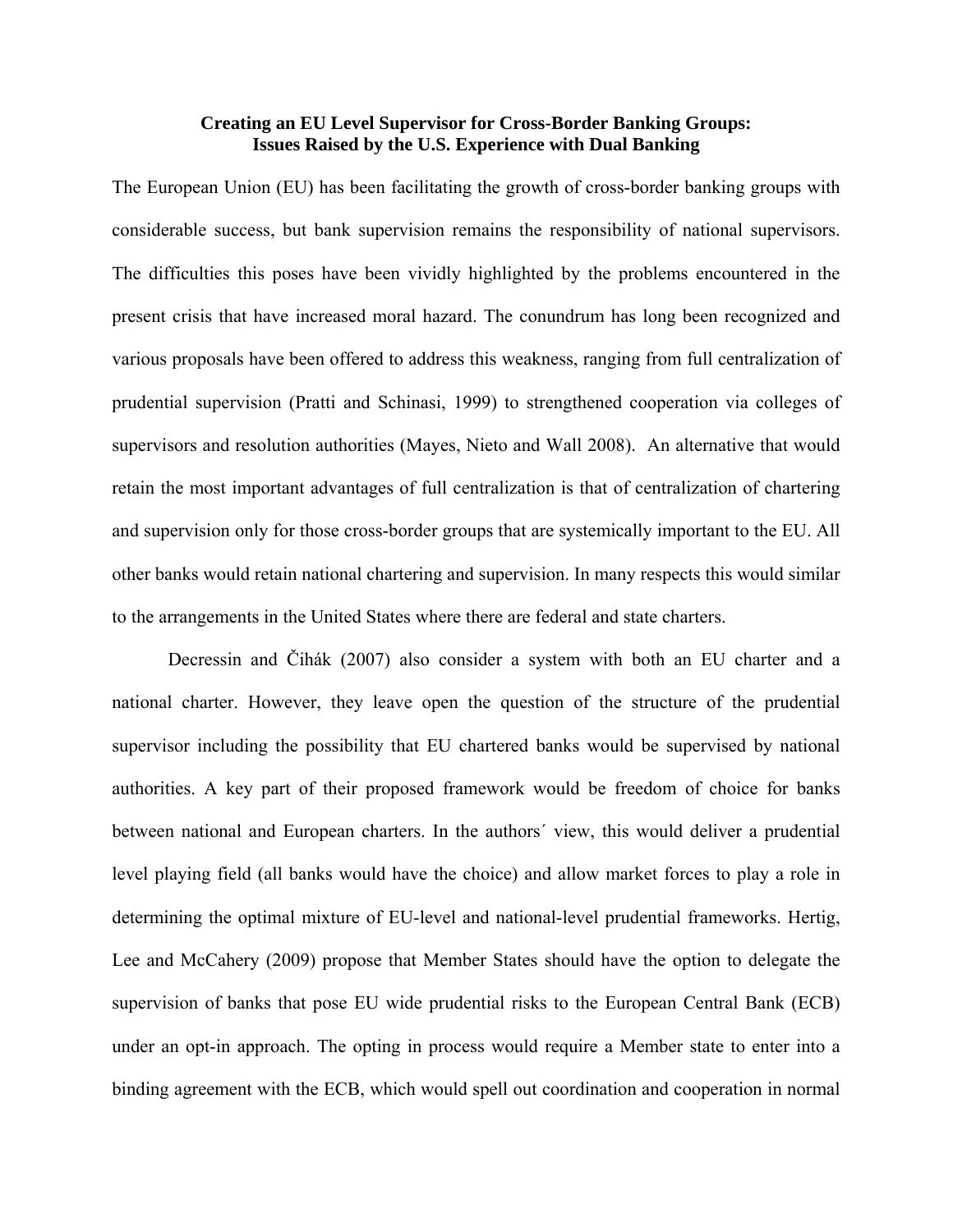times as well as in periods of crisis, and which may also contain Member state specific provisions.

In contrast with these prior discussions of two charter types in Europe, this paper explores the idea of an EU level supervisor that could supervise all systemically important crossborder banking groups without requiring an opt-in by the bank's home country. In this respect, the European supervisory system would work somewhat like that in the United States which has long operated under a dual bank chartering system that allows banks to choose between charters issued by the federal government and charters issued by the state government. In the U.S. a bank's choice of charter determines its choice of bank supervisor(s). The U.S. experience suggests that a system with dual charters requires careful consideration of the boundaries between authorities at different levels. This study focuses on three boundaries that would be important to Europe: (a) the criteria for eligibility to the EU charter and the possibility of arbitrage between charters; (b) who would take responsibility for providing the safety net and (c) the interaction between the dual charter and the national business conduct regulation.

We do not advocate for or against Europe's adoption of the U.S. policies on any of the various issues and/or an EU Level supervisor against the background of the US experience. U.S. policies have been tailored to the U.S. political and financial systems as they have evolved through time. What the U.S. experience can do is help to identify the more important issues and demonstrate some of the consequences of some possible solutions.

 The rest of the paper is organized as follows: Section 1 briefly reviews the origin of the US dual banking system in contrast with the EU institutional framework for supervision. The regulatory issues raised by the dual charter are analyzed in section 2, where we explore what could be the criteria for eligibility for an EU charter and the chartering authority; whether some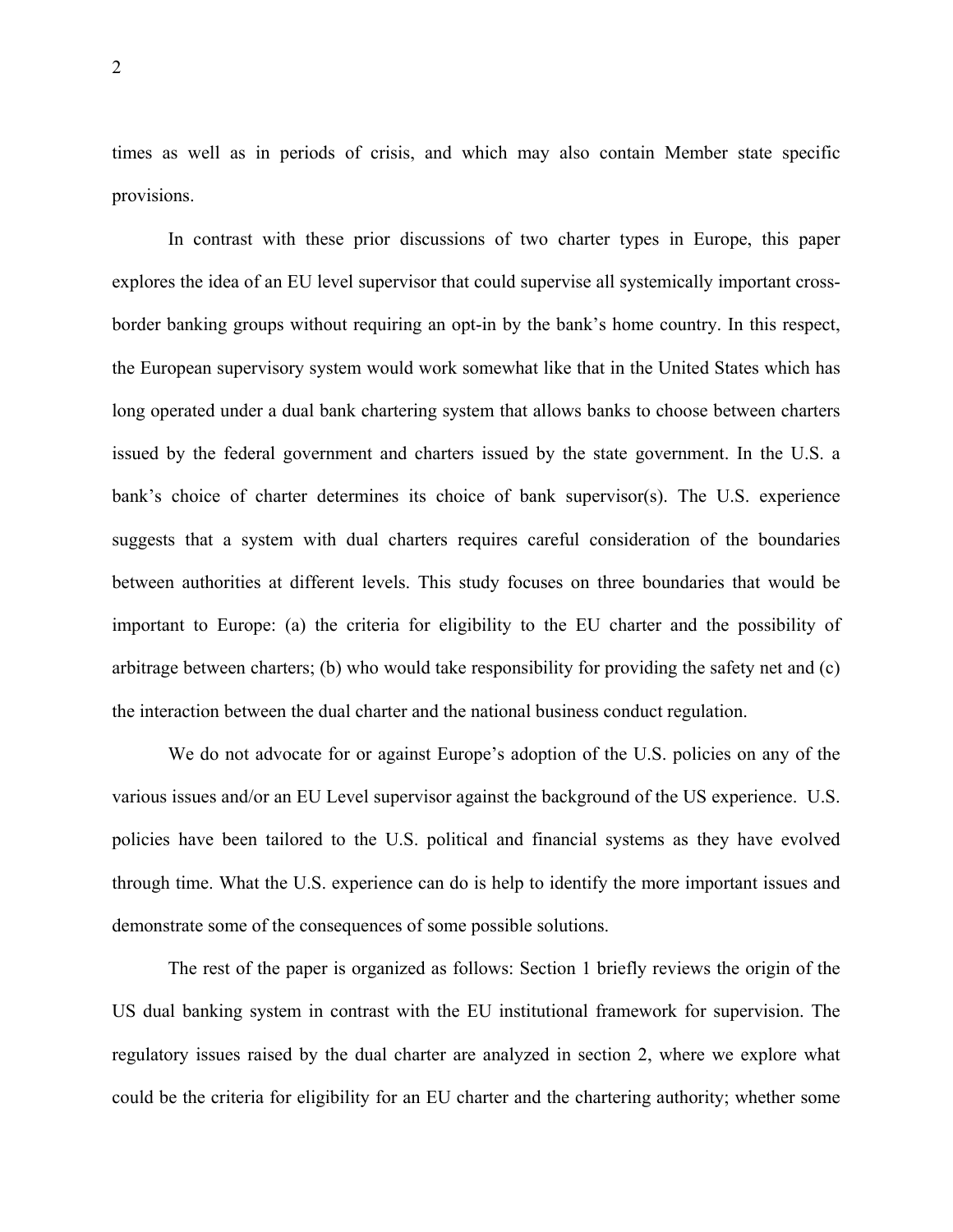or all banks that qualify for an EU charter be required to convert to an EU charter and under what circumstances could a bank with an EU charter be allowed to convert back to a national charter. The issues raised by the lack of an EU-level safety net are also analyzed in this section that explores alternatives that would return control over their fiscal exposure to the Member States. Lastly, this section discusses issues associated with preemption in the business conduct regulation. We conclude and present policy implications in the last section.

## **1. Background**

 $\overline{a}$ 

 The creation of an EU level supervisor for cross-border banks has become a somewhat more intellectually attractive solution to the supervision of these banks in the EU in the light of the experiences in the autumn of 2008 and the institutional changes in supervision agreed by policy makers. The EU level banking supervisor should have full authority over the banking group as a whole, including the required information and powers to act should any problem be detected, with a mandate to protect the financial stability of each country in which the group operates. Such a system would allow for continued differences in the supervision of groups that are, at most, of systemic importance to their home country while focusing a new EU level supervisory agency on the cross-border banking groups. The cross-border banks we are referring to are those where at least one host country regards its operations as being of systemic importance, i.e. its failure would be a threat to financial stability.<sup>1</sup> However, the creation of such a dual supervisory system at national and EU levels would also raise a number of new issues. Among these issues are a set of concerns relating to the relationship between the two levels of supervisors (agencies), and with investor protection regulators (whether a separated agency or

<sup>&</sup>lt;sup>1</sup> We intentionally avoid having to define what is "systemic" for the purpose of this paper.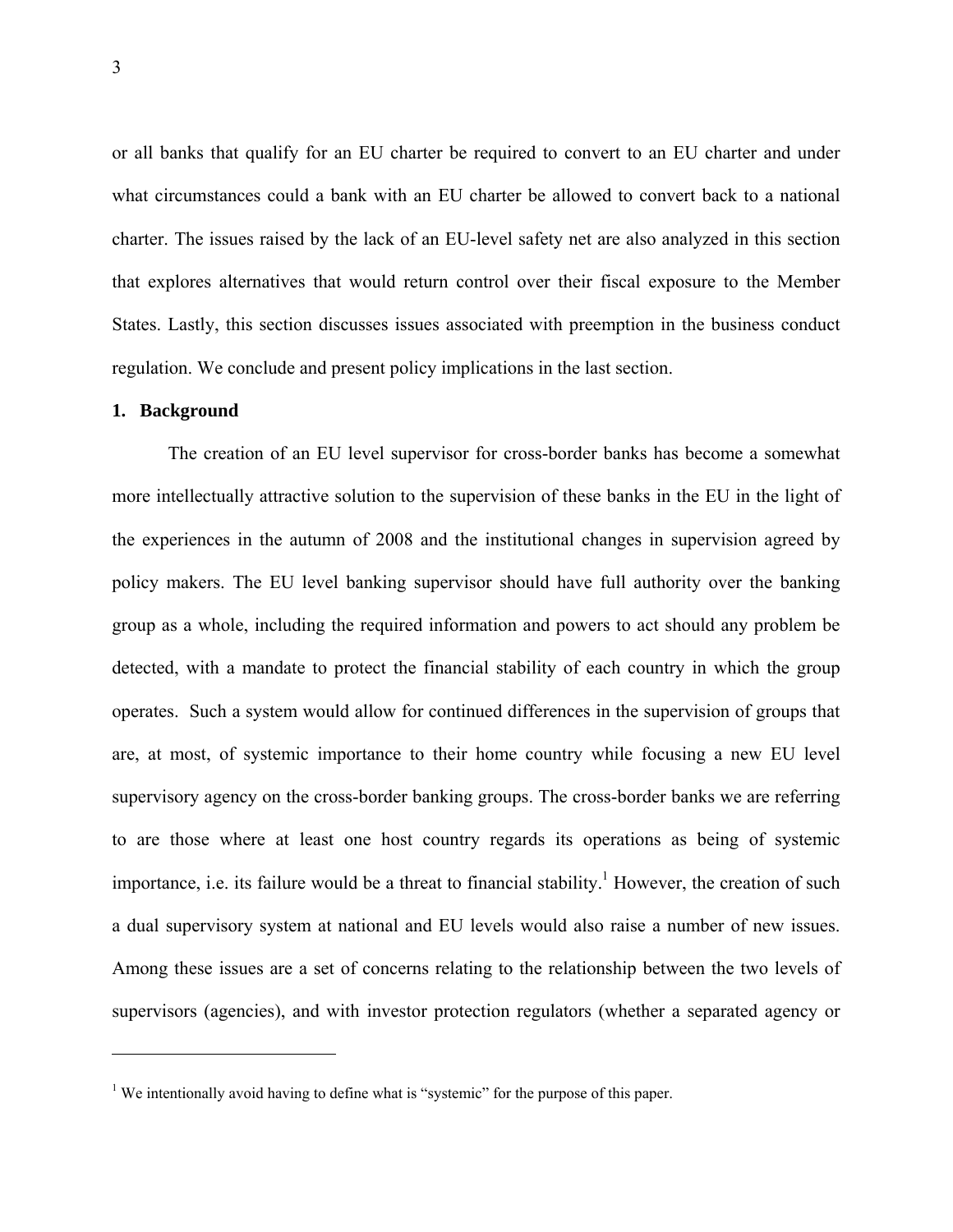not of the prudential supervisor); how the two levels of supervisors would work with the agencies running the safety net — the deposit insurers and lenders of last resort.<sup>2</sup> Clearly unless the EU-level agency is in charge of systemic concerns for every Member State of the EU there is a potential problem of coordination with the national agencies that have that task. Furthermore, given the absence of any noticeable ability to make fiscal transfers and other adjustments, such as investment, that would ease the impact of regional shocks as in the US, the need for treating localized financial instability directly in the EU is much greater than in the present US.<sup>3</sup>

 In contrast to proposals that the EU deliberately adopt a dual chartering system, the U.S. dual banking system was an unintended consequence of the creation of the National Banking System in 1863 to help fund the Union effort in the U.S. Civil War by increasing demand for government bonds.<sup>4</sup> The federal charter was not created to facilitate interstate banking; the legal changes to facilitate widespread interstate commercial banking were not adopted until the 1980s. Nor was the federal charter created to control safety net subsidies better. The modern U.S. lender of last resort was created by legislation passed in 1913 and the U.S. deposit insurance system

<u>.</u>

<sup>&</sup>lt;sup>2</sup> We deal here with the more tractable proposition of banks that are headquartered and operating in the EU/EEA. If banks are headquartered further afield or have major activities elsewhere, the problem will remain difficult to handle without a supranational agency in charge and better alignment of international bank insolvency legislation.

 $3$  The degree of self-insurance, such as through holding wealth outside the member state, is also lower in Europe than in the US.

<sup>&</sup>lt;sup>4</sup> See Calomiris (1989) for a brief discussion of some of the changes due to the National Banking Act. The Act imposed a 10 percent federal tax on state-chartered bank notes (currency) to eliminate competition from state chartered banks. This ended state bank issuance of notes but state chartered banks were able to survive by switching to deposit-based banking.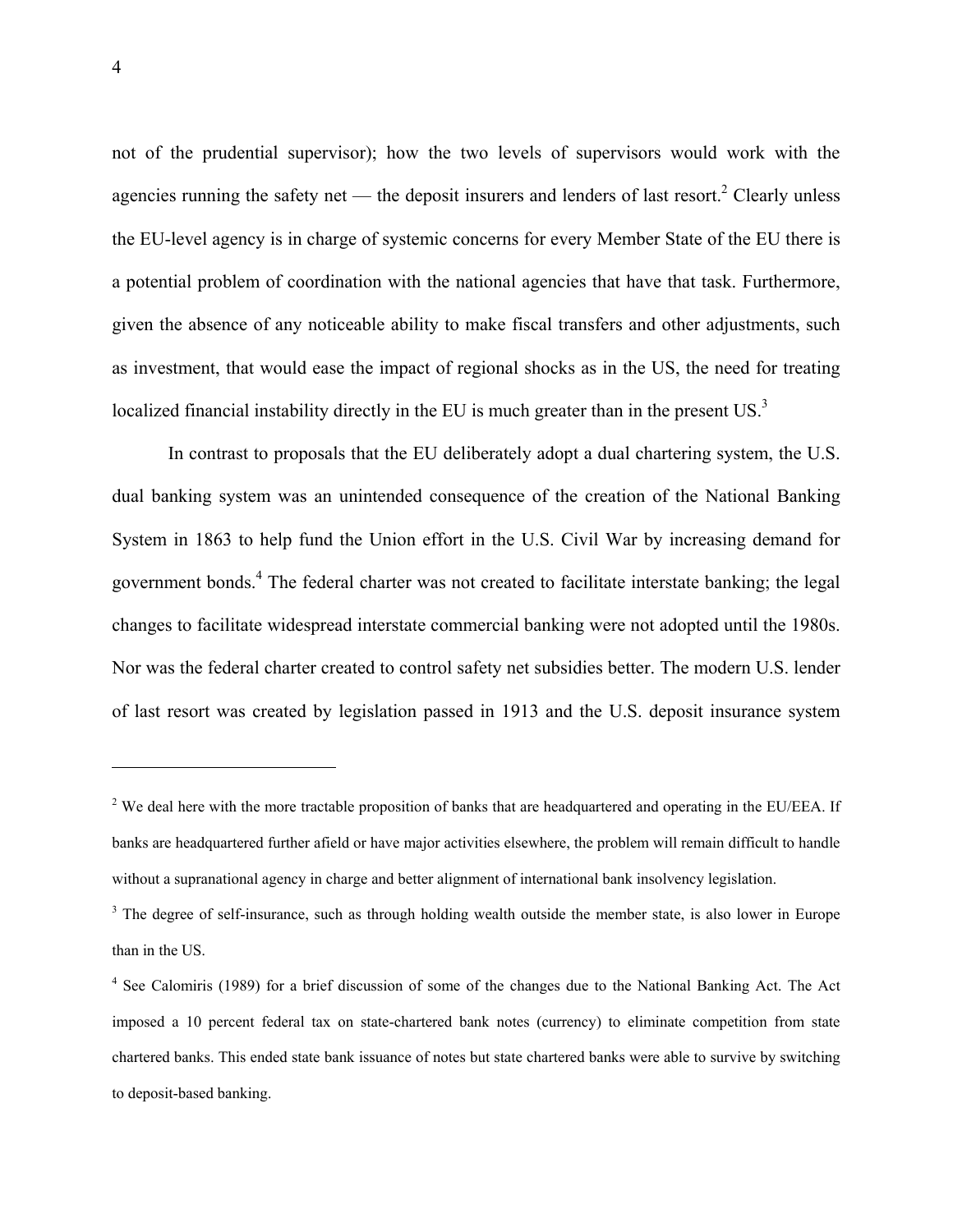was created by legislation passed in 1933. Instead of the federal charter being created to facilitate change, it is much more the case that these important changes to the U.S. commercial bank regulatory and safety net systems were structured to work within a dual chartering system.

 The differences in the origin of dual chartering between the EU and the US do not relate to the issues that must be addressed but to the order. Rather than cross-border banking and safety net policies being developed in consideration of the prior existence of dual chartering as in the US, the EU would need to develop its dual chartering and supervisory policies in the light of existing supervisory and safety net structures.<sup>5</sup>

### **2. The regulatory issues raised by the existence of a dual charter**

# *2.1 Who is subject to EU level supervision?*

The U.S. regulatory system mixes elements of state and federal supervision. State banks are subject to federal supervision by one of two federal agencies as a condition for being insured by the Federal Deposit Insurance Corporation (FDIC) while all national banks are subject to supervision a third agency. There are additional complications in the U.S. supervisory structure but these exist for a variety of historical and political reasons that are not relevant to Europe.<sup>6</sup> For

<sup>&</sup>lt;sup>5</sup> In related work, Kahn and Santos (2005) analyze the consequences of the allocation of lender of last resort and supervisory functions in the euro area for the degree of forbearance in closing distressed banks and for the level of diligence in bank supervision and Hardy and Nieto (forthcoming) study the optimal design of supervision and bank crisis resolution in a multicountry setting, with an integrated banking market, such as the EU, where policy-makers have either similar or asymmetric preferences regarding profitability and stability of the banking sector.

<sup>&</sup>lt;sup>6</sup> Commercial Banks may choose between a national (federal) charter with supervision by the Office of the Comptroller of the Currency or a state charter. State chartered banks may choose between supervision by the Federal Reserve and the FDIC. Additionally, the holding company of all groups owning a commercial bank is supervised by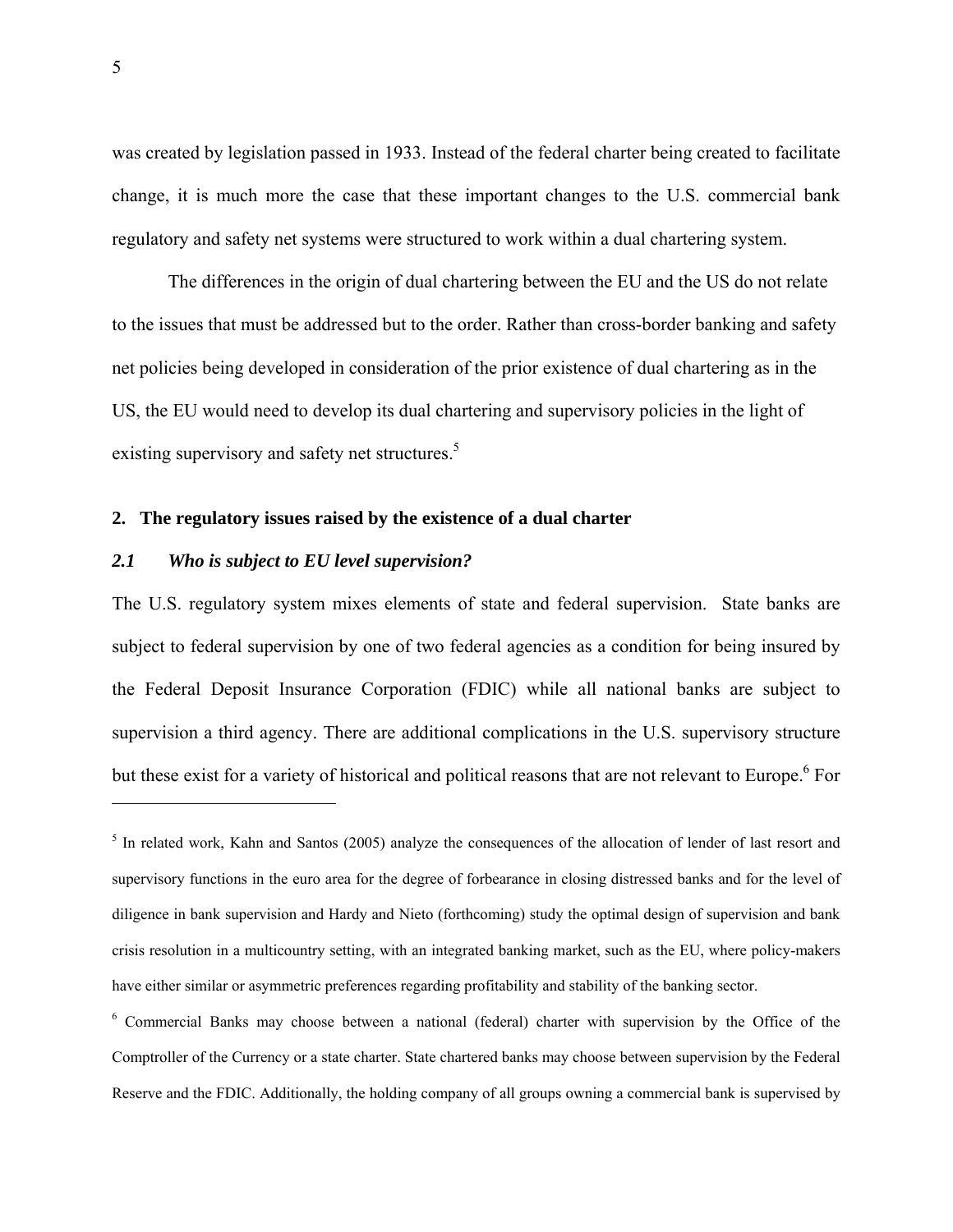the purpose of our analysis, what is relevant is that the U.S. system: (a) allows banks to change their charters and supervisors at rather low cost subject to the approval of the new supervisor, (b) the supervisors have used their power in a way that has resulted in almost all of the largest banks selecting a national charter and almost all of the small banks selecting a state charter.

 The ability of banks to change their charters at relatively low cost is regarded by most banks as a critical part of the U.S. dual banking system as it encourages the supervisors to use their discretion in ways favorable to each supervisor's clientele of banks. U.S. supervisors discretion is limited as many aspects of U.S. prudential supervision are established by statutes and regulations that are virtually identical for all commercial bank supervisors, such as for the capital adequacy requirements. However, the various supervisors retain some important discretion over the writing of some regulations, such as in the range of financial products that may be offered, and the supervisors also have some discretion over the implementation of the various regulations.

 One of the advantages claimed for supervisory competition is that it discourages unnecessarily restrictive regulation. Bankers cite cases where the state supervisors denied banks permission to engage in a new activity which was authorized by the federal supervisors (or vice versa with state supervisors approving the activity). Another advantage is that it puts pressure on

the Federal Reserve. Any holding company owning a thrift (savings bank) but not a commercial bank is supervised by the Office of Thrift Supervision (OTS). The recently enacted Dodd-Frank Wall Street Reform and Consumer Protection Act will abolish the OTS and distribute its supervision of thrifts to the FDIC and OCC, and its supervision of thrift holding companies to the Federal Reserve. This complication of multiple federal supervisors and distinctions among financial institutions that are all regarded as being banks in the EU would not need to be repeated in a European equivalent of the US system.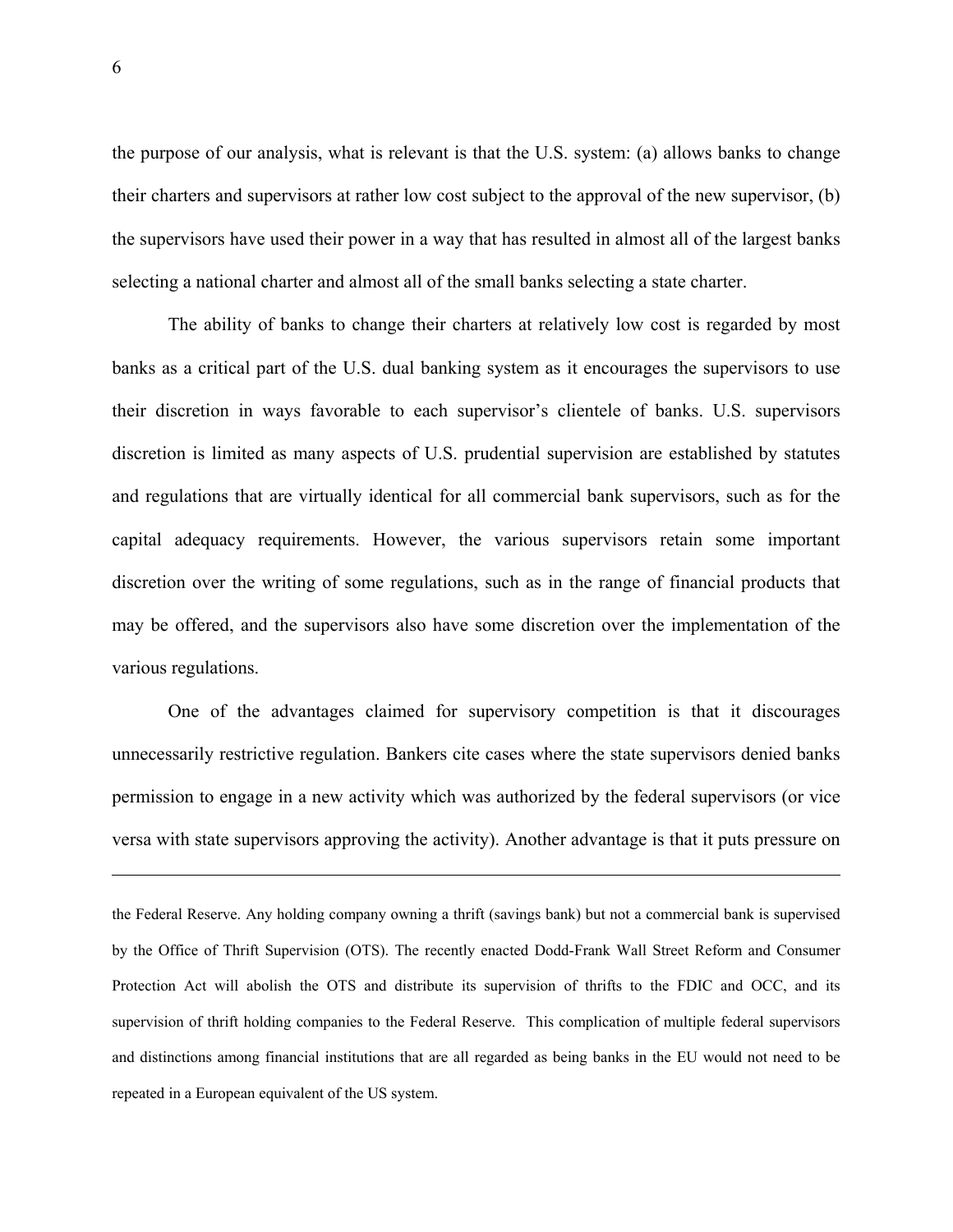supervisors to be efficient. State supervisors and the national bank and thrift supervisors depend on fees collected from their banks to fund their operations.<sup>7</sup> If banks start changing charters that raises the revenue of the supervisor gaining the charter and lowers the revenue of the supervisor losing the charter.

 Conversely, opponents of the dual banking system accuse it of promoting competition in laxity. Wilmarth (2004) argues that the Office of the Comptroller of the Currency (OCC) has tried to get state chartered banks to adopt a national charter by promoting its ability to preempt stricter state business conduct regulation. Appelbaum and Nakashima (2008) discuss how the OTS's efforts to increase the agency's revenues by expanding its set of regulatees led to weak prudential supervision.<sup>8</sup> In one particular case, Countrywide, the OTS induced a national bank regulated by the OCC to change to a federal thrift charter.<sup>9</sup>

In theory national supervisors in the EU could compete for national bank charters under current legal framework only subject to the requirement of minimum harmonization imposed by the Banking Directive. Under the "single passport" concept, a bank that is properly authorized in any EU country may branch into any other EU country. In principle, a bank that found its home country supervisors too strict, could move its charter to a more accommodating country,

 $7$  The FDIC and Federal Reserve do not charge fees but depend on other sources of income.

<sup>&</sup>lt;sup>8</sup> Appelbaum and Nakashima (2008),

<sup>9</sup> Appelbaum and Nakashima (2008) quote a former Countrywide executive as saying "The general attitude was they (the OTS) were going to be more lenient."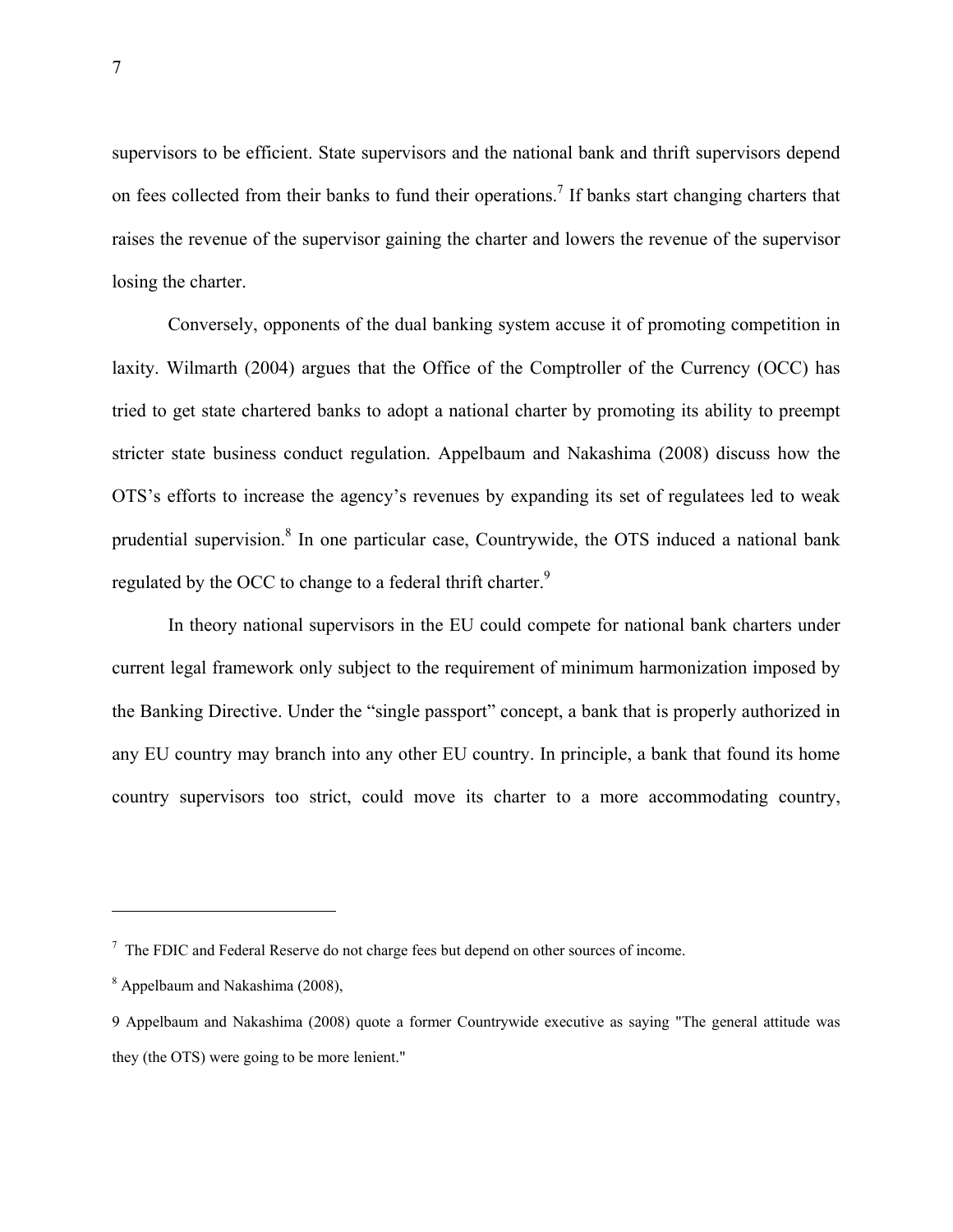provided that the change was approved by the bank's new home country.<sup>10</sup> Indeed, in theory the degree of regulatory competition in the EU could be far greater than among states in the U.S. While banks in the U.S. can change supervisors, virtually all U.S. banks have to comply with federal laws and regulations. In contrast, in the EU, such changes can take two forms. The bank could move its headquarters and main operations to a different Member State or it could become a European Company under the European Company Statute.

In practice, moving charters is not so easy in the EU. While banking laws may not prohibit movements, a variety of other considerations such as language, national traditions, taxes, deposit insurance payments and the franchise value greatly raise the cost of transferring charters.

 While the U.S. dual banking system was not started with present circumstances in mind it has continued in part as a way of inducing lower cost supervision. The U.S. system allowing banks to pick their own charter and change charters at minimal costs reflects this goal. An EU dual charter system would start with a different goal, that of better supervising systemically important cross-border groups. This difference in goals suggests that were the EU to adopt a dual charter, it would need to address three chartering questions from the perspective of improved cross-border supervision:

(1) What are the criteria for eligibility for an EU charter?

(2) Will some or all banks that qualify for an EU charter be required to convert to an EU charter? And,

<sup>&</sup>lt;sup>10</sup> In the EU, competition might act in the opposite direction, with many banks preferring to have their quality recognized by being subject to the more stringent authority.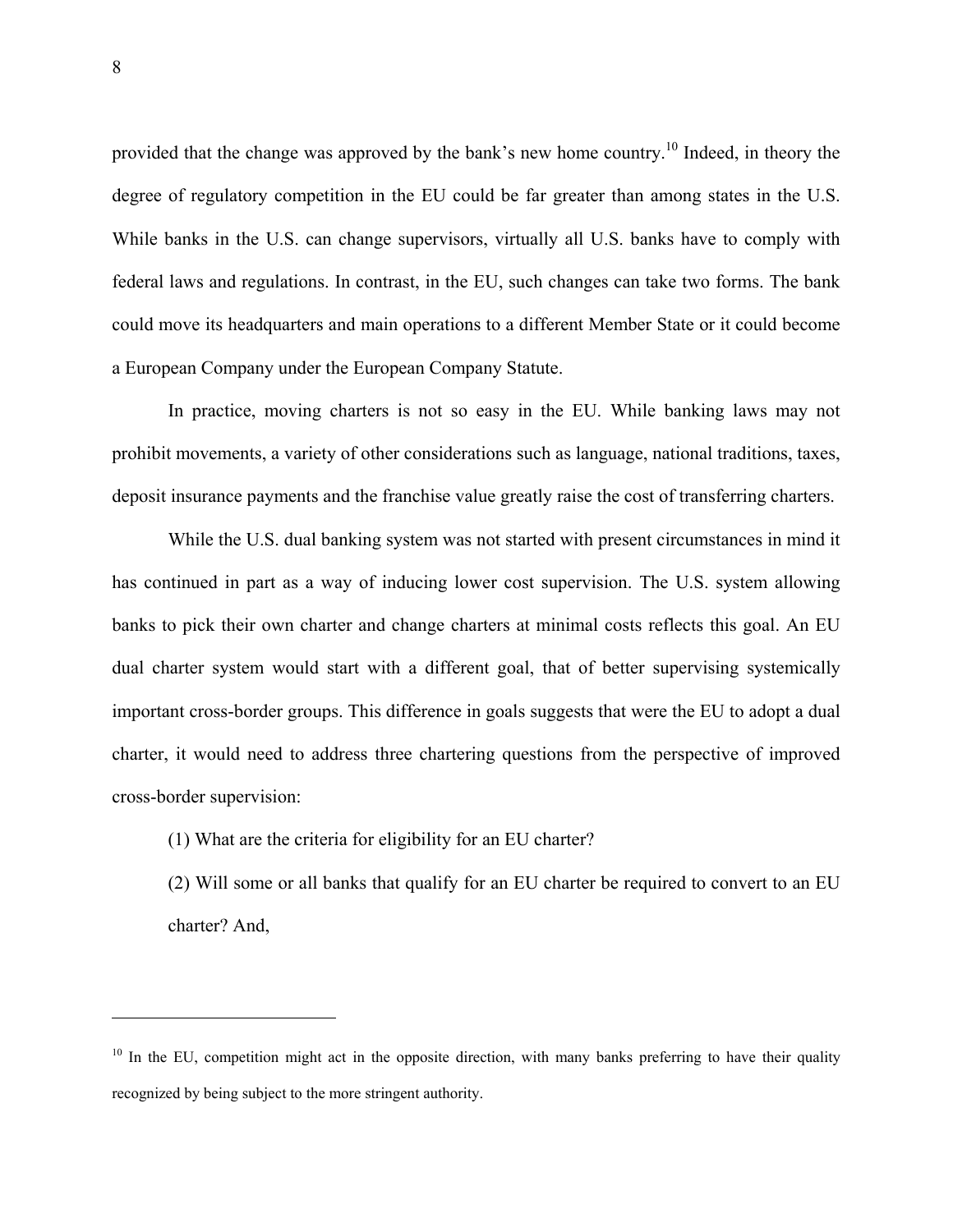(3) Under what circumstances, if any, will a bank with an EU charter be allowed to convert back to a national charter?

The answers to these questions will determine the effectiveness of the EU Charter including the extent of competition and possibilities of arbitrage between national and EU level supervisors.

### *2.1.1.Criteria for eligibility*.

The criteria for eligibility for an EU charter could be subjective (such as colleges of supervisors' assessments of systemic importance) $11$  or objective (such as market share, size or presence in several EU countries). A narrow set of criteria would start with the extent to which the bank has cross-border operations either via presence (branch or subsidiary) or operations (interbank, foreign exchange (FX), and/or derivatives markets). Another consideration might also include the absolute size or market share of the group as a proxy for its systemic importance to the EU. A third consideration would be the number of the countries in which the group is systemically important as per the decision made by the college of supervisors. The CRD envisages that colleges of home and host country supervisors do need to decide on the systemically important character of both branches and subsidiaries and it provides some guidance in Art.42a(a) in this respect.

# *2.1.2 Must eligible banks convert?*

<sup>&</sup>lt;sup>11</sup> The Capital Requirement Directive (CRD) establishes that prudential supervisors of host and home countries decide jointly on the designation of branches and subsidiaries as being systemically important in the host country. The consolidating supervisor shall take account of the potential impact on the stability of the financial system in the Member States.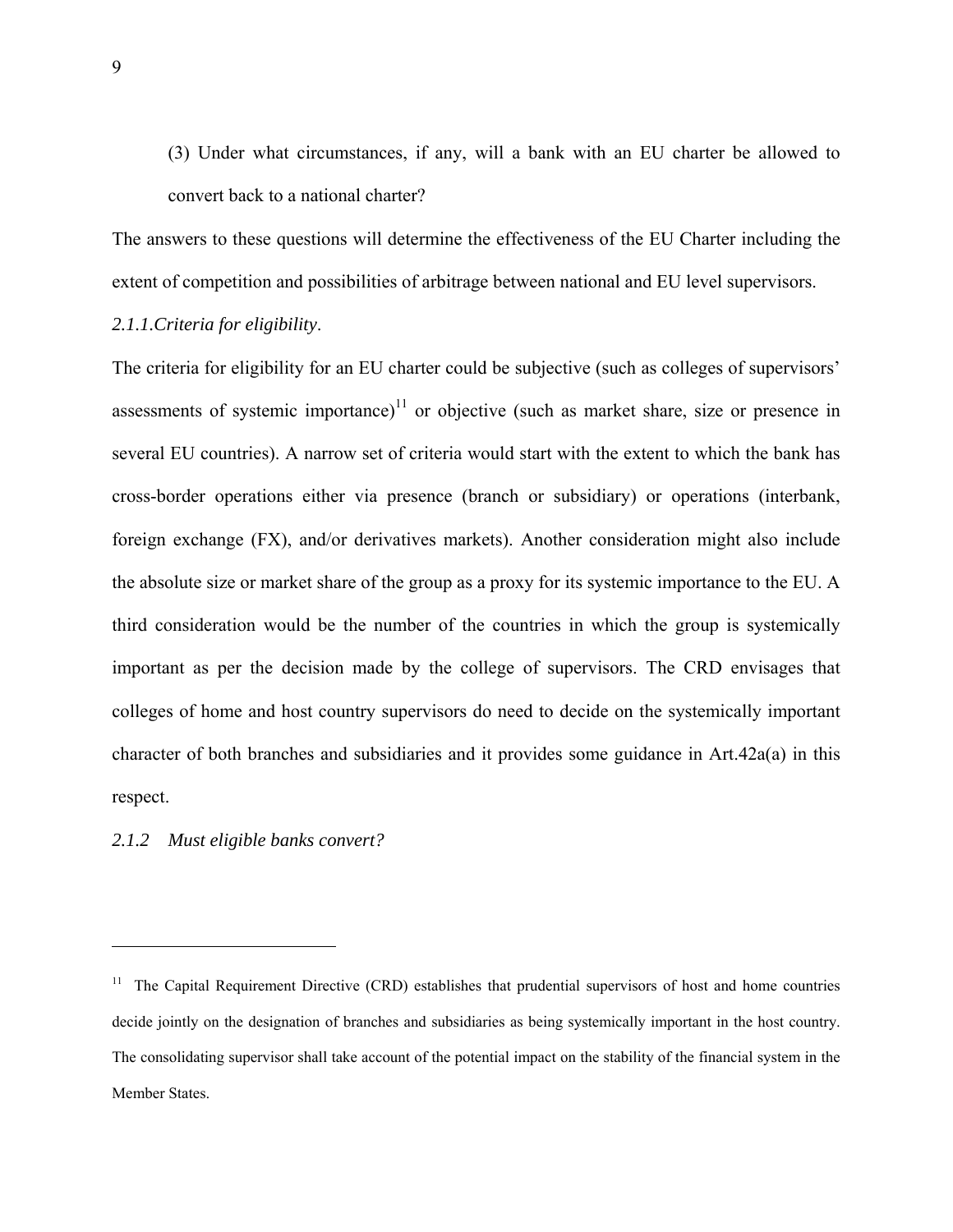Once the various EU chartering criteria are satisfied, the question arises as to whether conversion to an EU charter would be mandatory and who would be the chartering authority. If the goal of creating an EU level supervisor is to address the problems of supervising and resolving crossborder groups better, the answer would appear to be that all groups meeting the established criteria would be required to convert to the EU charter. This will leave room for competition at the start as some groups may be able to restructure themselves in a way that allows them to retain national supervisors. Even more competition will arise, if conversion is not mandatory. Regulatory competition, however, would be limited by the EU centralized authority on Competition. Nonetheless, in order to limit the incentive to arbitrage between charters there is an economic rationale for calibrating the EU Charter at a level that makes this charter attractive for Europe's major cross-border banks, for example, establishing a Single Special Resolution Regime for the EU Chartered Banks that reduces the coordination costs among national resolution authorities. Moreover, certain prudential regulation with a marked national character such as countercyclical capital buffers that would apply to EU Chartered Banks would reflect the geographic composition of the bank's portfolio of exposures and calculate their variable buffer add-on as a weighted average of the add-ons which are being applied in Member States to which those banks have an exposure.

### *2.1.3 Converting Back*

Once cross-border banking groups have taken an EU charter, a further question is whether they would be allowed to convert back to national charters. The answer to this question may seem obvious if some institutions are required to convert to an EU charter, they obviously would not be given permission to convert back to a national charter. However, consider the case where the group no longer satisfies the criteria for an EU charter. A group may no longer meet the criteria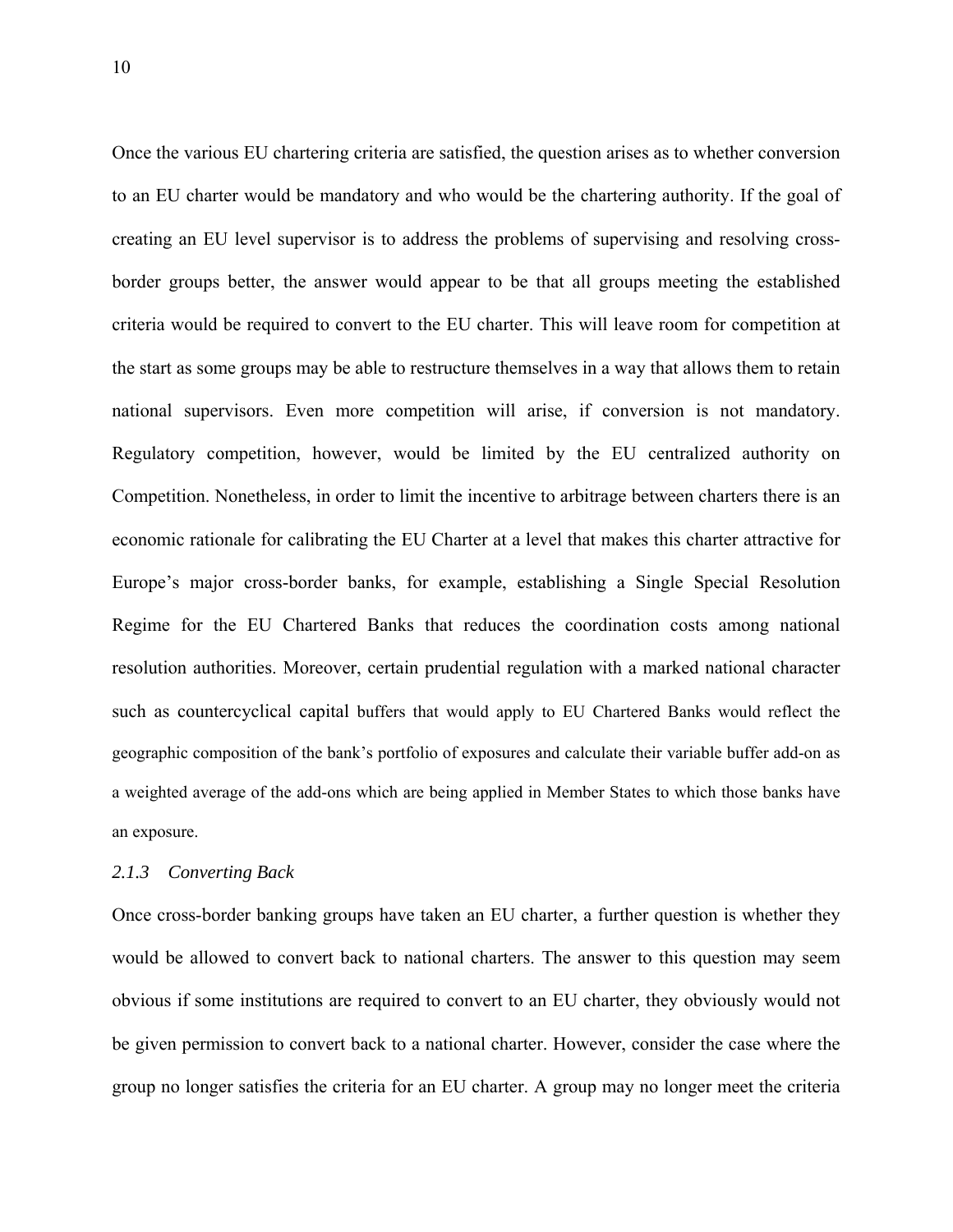because of a deliberate decision to sell or spin off part of its operations (e.g. banks that received government capital injections have been required by the EU competition authority to divest lines of business and financial affiliates). Or it may be that the group is shrinking relative to the requirements for an EU charter. Were any of these to happen, should the group be required to retain an EU charter, required to convert to a national charter or given the option to convert back to a national charter? When the groups do not meet the criteria that supervisors established to grant the EU Charter (e.g. bank has been restructured in the aftermath of a crisis), the bank will want to shift to a national charter more suitable for its new structure. If conversion back to a national charter is envisioned, the frequent charter switches should be discouraged by requiring that the group not just fail the minimum criteria for an EU charter but that it must fail the criteria by a substantial margin. Another way to prevent frequent switches would be to require that the bank fail the criteria for more than a certain number of years before being allowed to convert back to a national charter.

# *2.2 Who is responsible for providing the safety net?*

The U.S. did not have an official lender of last resort or national deposit insurance system at the start of the dual banking system.<sup>12</sup> However, commercial-bank clearinghouses in some major cities provided a sort of lender of last resort and accompanied it with some bank supervision from the 1850s through to the creation of the Federal Reserve according to Gorton and Mullineaux (1987). While clearinghouses were valuable in mitigating the impact of bank panics, they in effect required private institutions to provide a public good in the form of reduced

 $12$  Calomiris (1989) notes that three states' insurance programs predating the National Banking Act continued in operation until 1865 or 1866.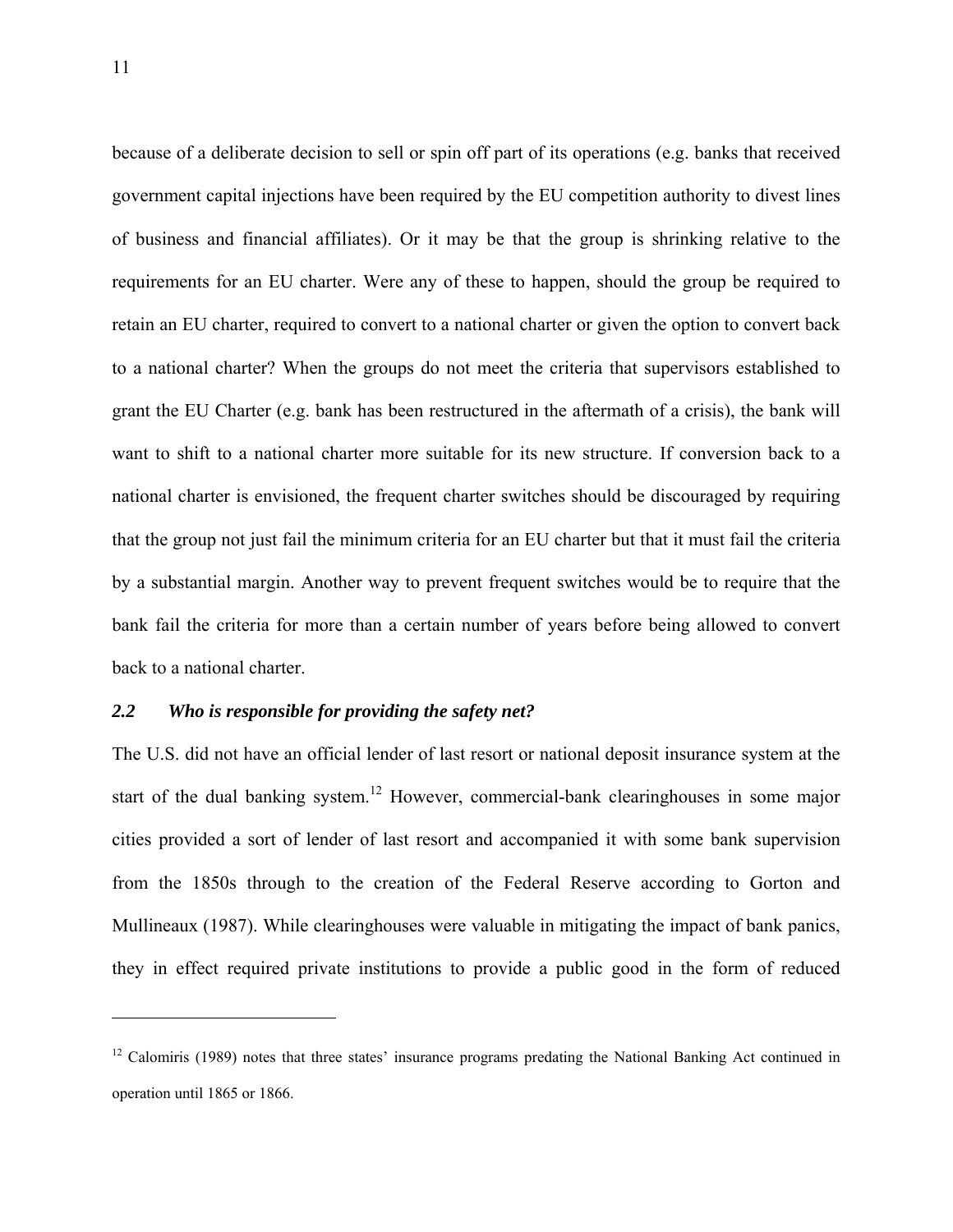financial instability. After the Panic of 1907, some major New York banks determined that the private costs of providing this public good exceeded these banks' share of the gains according to Moen and Tallman (2003). The Federal Reserve Act of 1913 provided for the new central bank to lend on good collateral to its member banks. The Act required national banks to become members. The Act also allowed state chartered members to become members of the Federal Reserve, but required as a condition of membership that state-chartered member banks (state member banks) submit to Federal Reserve supervision, including on-site examinations.<sup>13</sup>

 Deposit insurance during the dual banking era initially took the form of state-run deposit insurance systems adopted by eight states in the early 1900s according to Calomiris (1989). All eight of these state plans were exclusively for banks chartered by that state. All eight of these systems collapsed with the waves of bank failures in the 1920s and early 1930s.<sup>14</sup> Federal deposit insurance started with the creation of the (FDIC) by the Banking Act of 1933. That Act required Federal Reserve member banks (national and state member) to join the FDIC. State non-member banks, that are banks which had not been subject to inspection by federal bank supervisors, were authorized to join the FDIC but only after examination and approval by the FDIC.<sup>15</sup> The Banking

<sup>&</sup>lt;sup>13</sup> The all or nothing bargain offered to state chartered banks also included other benefits and costs for joining the Federal Reserve. The sets of benefits and costs unique to Federal Reserve membership have been reduced over time so that the primary remaining benefit and cost is that of Federal Reserve supervision for state member banks.

 $14$  Calomiris (1989) argues that flaws in the structures of these programs were important factors in their collapse. In particular, he pointed to the fact that the eight state programs provided their member banks with weak incentives to monitor each other.

**<sup>15</sup>** FDIC (1984), Chapter 3.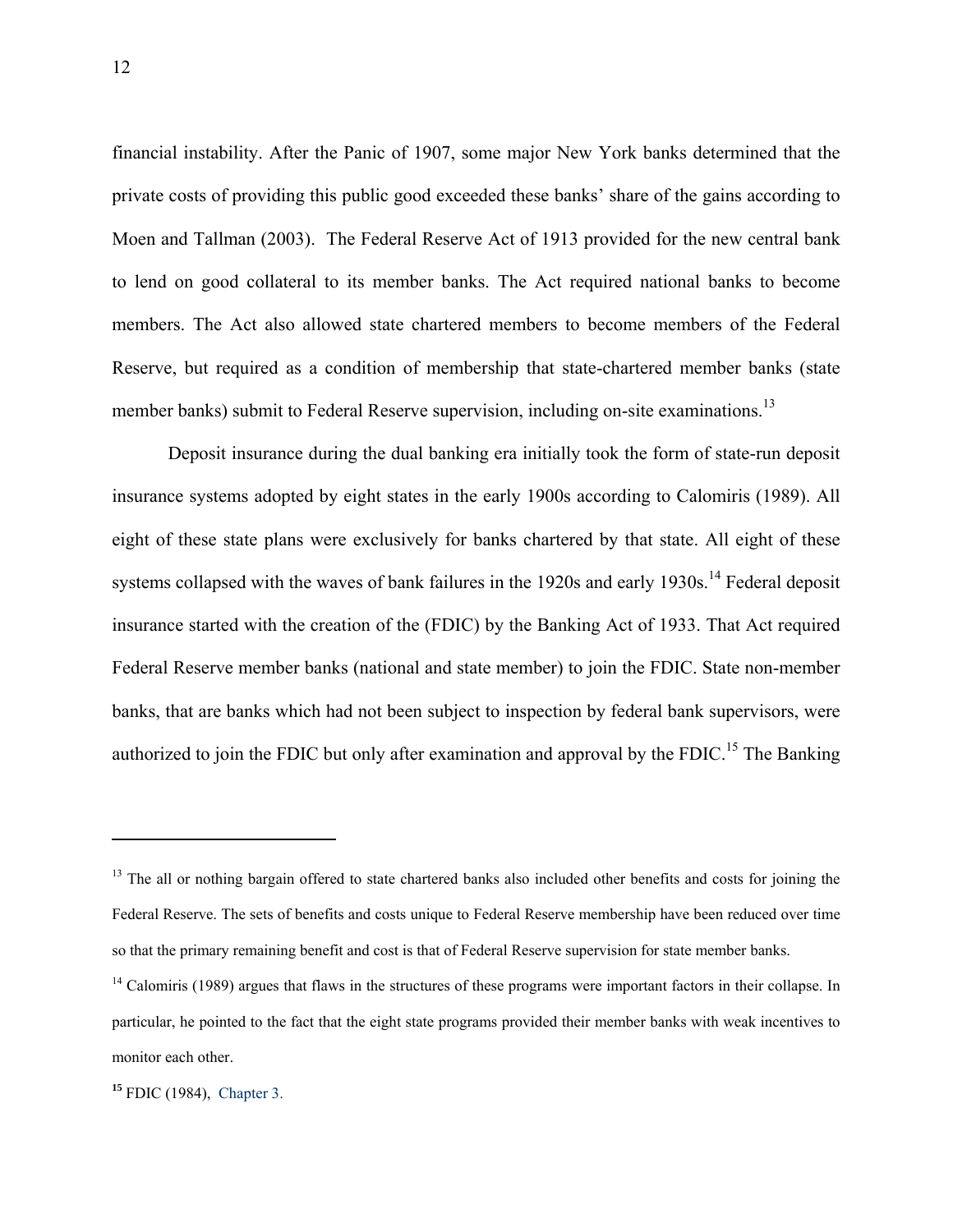Act of 1935 gave the FDIC the power to terminate a bank's insured status.<sup>16</sup> This was a draconian penalty that, when invoked, would typically result in the bank's closure.

 Thus, the pattern in the U.S. is clear. The entity providing lender of last resort or deposit insurance was generally provided with the authority to examine and discipline the banks to which it had contingent financial exposure. The Federal Reserve was created when the clearinghouses became exposed to decisions of trusts that were not part of the clearinghouse. Federal Reserve lending was initially limited to member banks. Individual state deposit insurance systems were limited to banks chartered by that state. The FDIC was given the authority to examine banks before they became members and later given the authority to terminate a bank's deposit insurance.

 Both the Federal Reserve and FDIC are exposed to losses at institutions for which they are not the primary federal supervisor, however, both are provided with tools to mitigate their risk exposure. Both agencies have access to the examination reports filed by the other two federal regulatory agencies. The Federal Reserve's exposure to national banks and state nonmember banks is tempered by the requirement that its loans be secured by acceptable collateral. The Federal Reserve Banks are authorized to require any information they need to satisfy themselves that the collateral is acceptable.<sup>17</sup> For those institutions where the FDIC is not the primary supervisor, the agency has backup examination authority.<sup>18</sup>

<sup>&</sup>lt;sup>16</sup> FDIC (1984), Chapter 6.

<sup>17 12</sup> Code of Federal Regulation 201. http://ecfr.gpoaccess.gov/cgi/t/text/textidx?c=ecfr&sid=de1a245501fa2479f877eb5242fbcf65&rgn=div5&view=text&node=12:2.0.1.1.2&idno=12#12:2.0. 1.1.2.0.1.3

<sup>18</sup> Coburn and John P. O'Keefe (2003)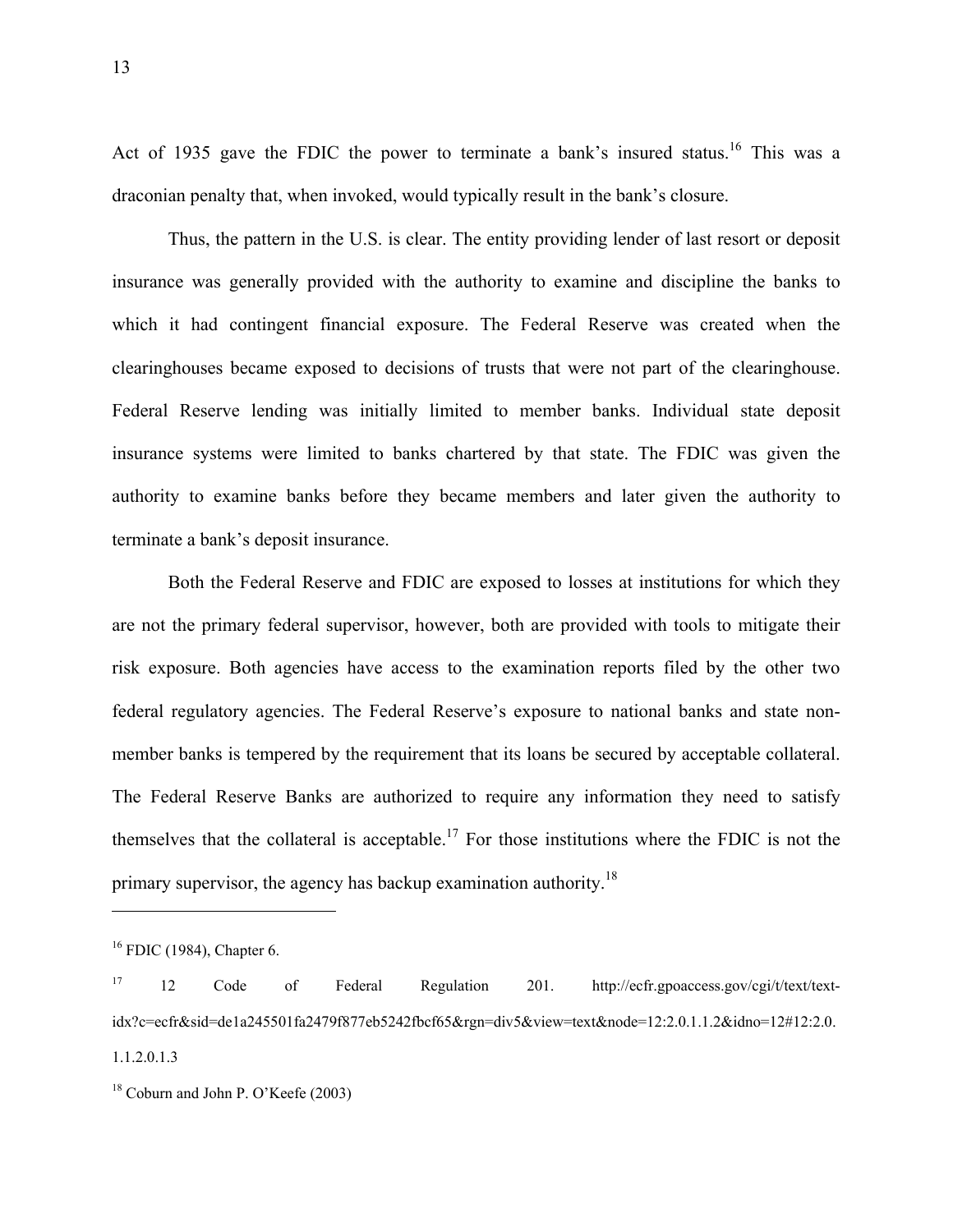In the EU, while it may be possible to create an EU level prudential supervisor for crossborder banking groups, responsibility for safety net provision will almost surely remain a national responsibility for the foreseeable future. The primary difficulty in shifting safety net responsibility to the EU is that the EU lacks taxing authority; that power remains lodged in its Member States. Buiter (2008) argues that the lack of backing by a fiscal authority could be a problem for a central bank as the collateral it takes for its loans may turn out to be worth less than the value of its loans. He notes that while individual Member States stand behind their national central bank, no fiscal authority stands behind the ECB. However, the national central banks are the shareholders of the ECB and should they need to subscribe more capital they can call on their respective governments.<sup>19</sup>

 While the lack of fiscal support is of debatable importance for the central bank, it represents a clearer concern for deposit insurance agencies. Even agencies that have accumulated an ex ante fund may find the funds are inadequate during peak loss periods, as has happened in the U.S. with the Federal Savings and Loan Insurance Corporation (FSLIC) and may happen with the FDIC during the current global financial crisis. However, contingent funding from Member States could be set up pending replenishment of the fund by the industry after the crisis. More difficult would be covering *ex ante* the sort of bailout financing that has been used in some countries in the present crisis (the divestures required by the EU Competition authority is a good example of bank restructuring aimed at repaying the government fiscal support). Even ex post

<u>.</u>

 $19$  In practice this problem is rather unlikely as the lender of last resort function is disaggregated in the Eurosystem and even with credit easing operations of the ECB it is relatively unlikely that it would need recapitalizing given its conservative collateral policy but it is inherent in crises that problems that have not been thought likely do occur.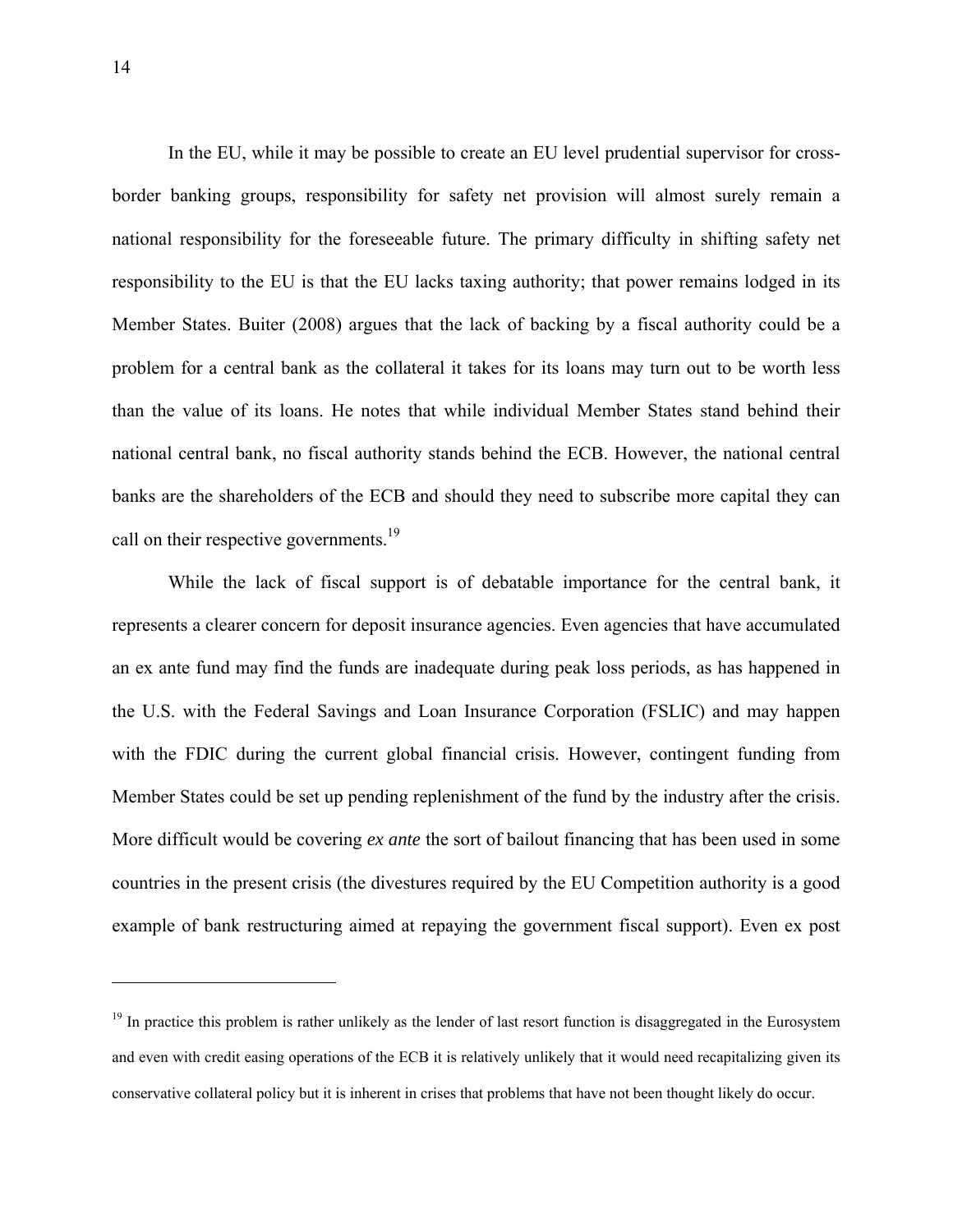they may be on scale where repayment by the banking industry or by private purchasers of nationalized assets becomes a very drawn-out process if it is not to create a prolonged recession along the way. One alternative for dealing with high cost events that are (hopefully) low probability would be to implement a version of Wall's (1997) proposal that the FDIC issue contingent capital. Wall's (1997) intent was merely to provide market signals on the condition of the FDIC fund, but his proposal could be expanded to provide the deposit insurer with access to private funding should it suffer unexpectedly large losses.

 Thus, the creation of an EU level supervisor threatens to create a situation where the member state providers of the safety net do not have direct control over parts of their loss exposure. The potential problems with this are both economic and political. The economic problem is that of a principal (the voters and taxpayers of a member state) that has no direct control over that of an agent. In practical terms, this means that an EU level prudential supervisor may assign lower priority to minimizing taxpayer losses of a particular country than would be the case if the supervisor were accountable to the taxpayers of the responsible country through that country's political system. The political problem is the lack of a fully binding ex ante commitment on the part of the national governments to provide funding as necessary. The voters and taxpayers of a country may refuse to bear the fiscal burden of large financial crisis over which neither they nor their elected representatives had total control. Such a refusal is more likely to the extent that the EU level supervisor is perceived to have failed to perform its supervisory duties adequately.

 One alternative that would return control over their fiscal exposure to the Member States would be to adopt the approach taken by the Federal Reserve and FDIC with regards to banks they do not directly supervise. That is, give the national central bank, supervisor and national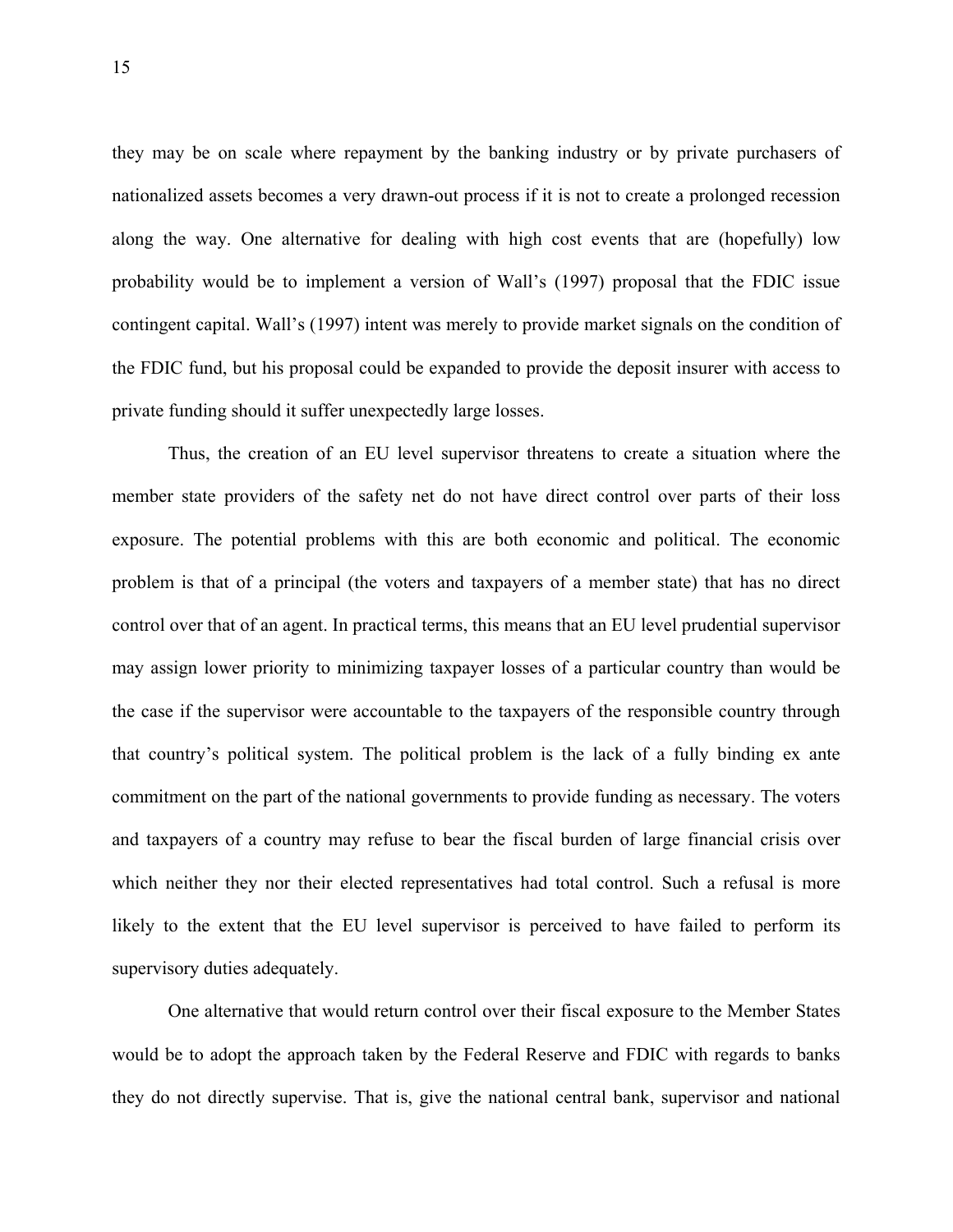deposit insurers the power to: (1) request additional information, (2) undertake their own backup examinations, and (3) where appropriate to deny the loan or terminate the insurance coverage.<sup>20</sup> The first two powers are consistent with an EU Level prudential supervisor that operationally relies on a network of national supervisors. This is not a perfect solution from the perspective of the national safety net authorities or the EU level supervisor. The national safety net authorities are still somewhat dependent upon the EU Level supervisor to decide to take action when a cross-border banking group encounters financial problems. However, from the EU supervisor's perspective, alerting national safety net authorities could be problematic. The problem is that the national authorities could take actions (such as starting reorganization and winding up proceedings or terminate deposit insurance of a distressed subsidiary bank) that could aggravate the banking group's problems at a time when the EU level supervisor believes it still has a good chance of returning to health. Without such national backup powers, the situation is in many ways analogous to the current situation where the Member States' are exposed to losses arising from cross-border banks and banking groups over which they have little or no supervisory power.

 This discussion emphasizes the importance of a set of issues that are largely outside the scope of this paper, that of the changes made for EU supervised banks that would reduce both the probability of failure and the cost should a major cross-border bank fail. Hopefully those losses would tend to be smaller because a single EU supervisor could eliminate the coordination

 $20$  The deposit insurer would need to give advance notice of its intention to terminate deposit insurance, as is the case for terminations by the FDIC.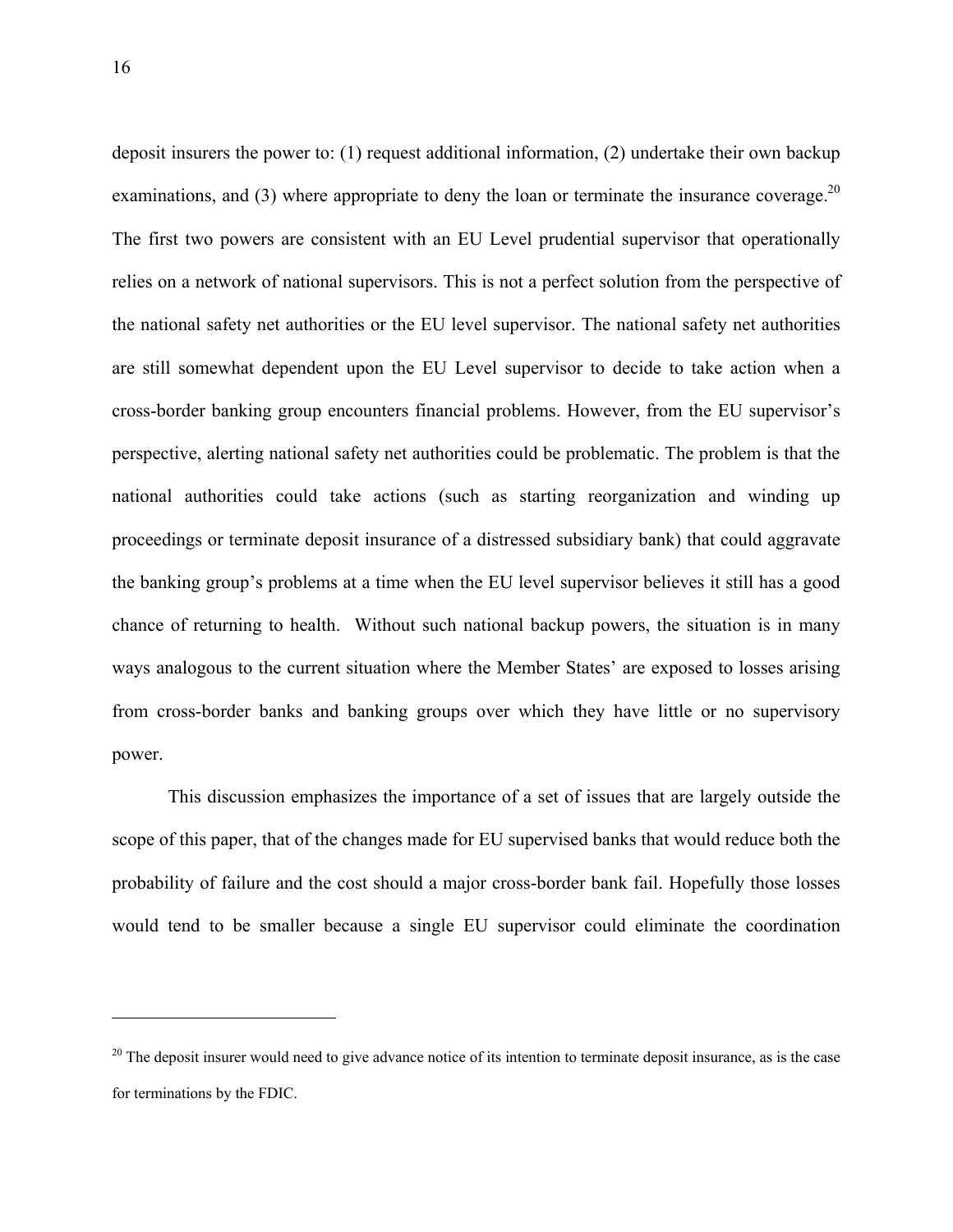problem among national supervisors and may be less likely to forbear.<sup>21</sup> Alternatively, the EU Charter could also encompass a Single EU Special Resolution Regime for large cross border banks administered by either the EU level supervisor or a centralized resolution agency. Such Special Resolution Regime would minimize the cost of resolving a failed banking group by a coordinated reorganization/winding up of all banking entities of the group (Nieto, 2010; IMF,  $2010$ <sup>22</sup>

# *2.3 Business Conduct Regulation*

The United States has had a long-running dispute over the ability of its states to impose business conduct regulation on federally chartered financial firms. U.S. federal courts have generally held that business conduct regulation of federally charted depositories (commercial banks and thrifts) is the exclusive province of the federal government, in U.S. terms that federal law preempts state law.<sup>23</sup> However, state and local governments have periodically sought to enforce their conduct regulations when they perceive federal rules to be too weak or inadequately enforced. 24

 $21$  Indeed there are strong reasons for thinking it may be less likely to forbear than national supervisors simply because it avoids the problems of free-riding by some Member States in the hope that others will eventually tackle the problem for the entire group (Nieto and Hardy, forthcoming, inter alia). Whether it is in practice will depend in large part on the governance arrangements for the new EU level supervisor.

<sup>&</sup>lt;sup>22</sup> However, achieving this orderly resolution could be difficult under current legal differences across the Member States (Garcia et al., 2009).

 $23$  This section focuses on regulations specific to the financial sector. State laws applicable to the conduct of business in general, such as their commercial codes, apply to all banks, regardless of whether it has a federal or state charter.

 $^{24}$  The Obama administration's regulatory reform proposal included provisions that would allow states to impose and enforce laws that are tougher than federal standards. However, while the recently adopted Dodd-Frank Wall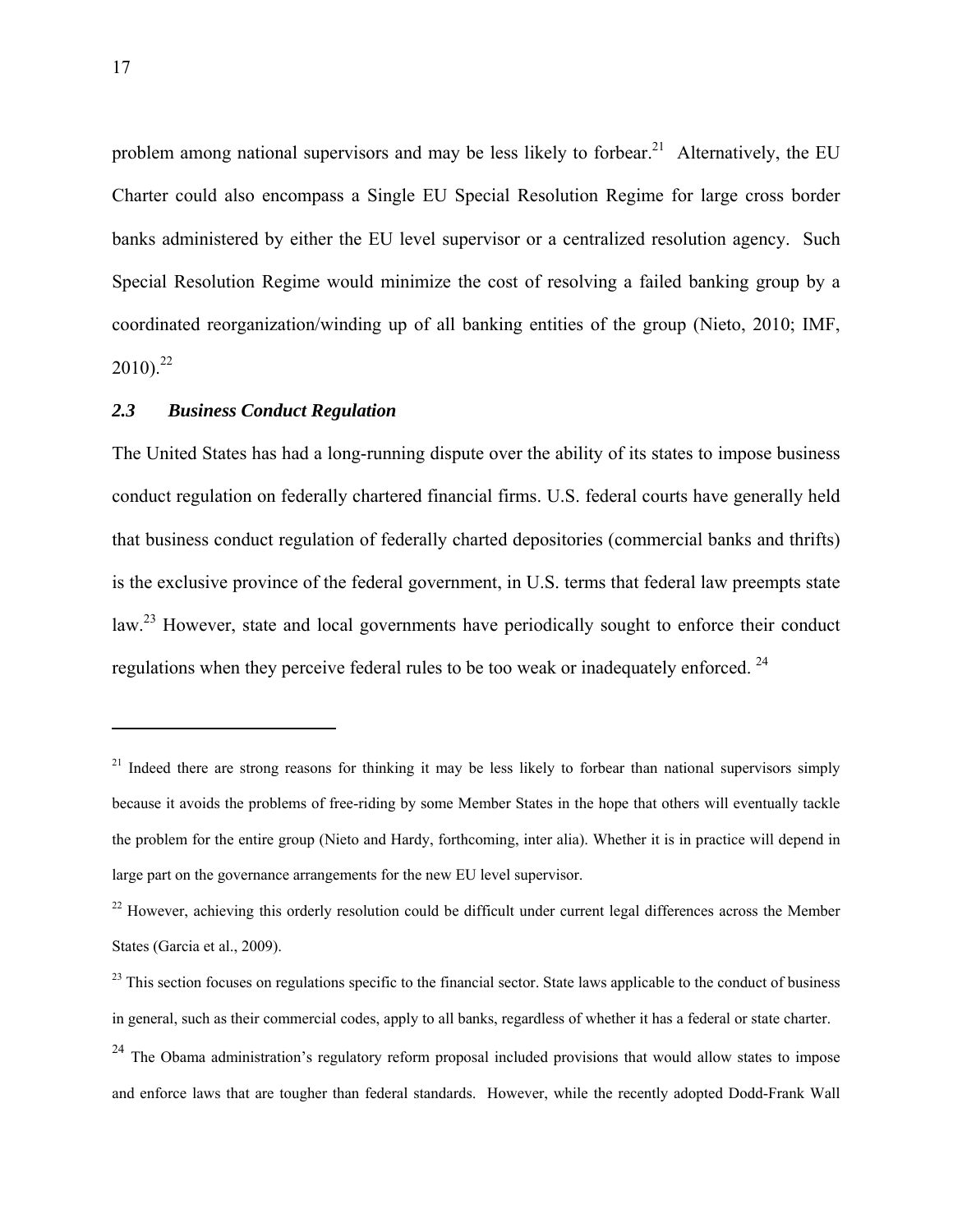This presents a problem that does not exist in the EU at present. While cross-border banks operating directly or through branches are subject to home country prudential control they are subject to host country conduct of business and consumer protection rules. We explore the experience of the US in order to consider the relative advantages of creating an n+1th conduct of business regime in order to improve the ease of entry into national markets.

One of the rationales for federal banking law preempting state banking law is that states might otherwise impose laws that put federally chartered banks at a competitive disadvantage.<sup>25</sup> Another rationale for federal preemption is that change in state laws or their interpretations may

Street Reform and Consumer Protection Act expands state power to enforce business conduct regulation, the changes do not go nearly as far as the administration's proposal.

<sup>25</sup> An early test case of federal law, Tiffany v. National Bank of Missouri, arose when the state of Missouri imposed a lower loan rate ceiling on banks not chartered by the state of Missouri. If allowed to stand, this law could have put national banks at a substantial competitive disadvantage. The U.S. Supreme Court held that federal law was not intended to allow states to put national banks at such a competitive disadvantage. Tiffany v. National Bank of Missouri, 85 U.S. 18 Wall. 409 409 (1873), <**http://supreme.justia.com/us/85/409/case.html>.**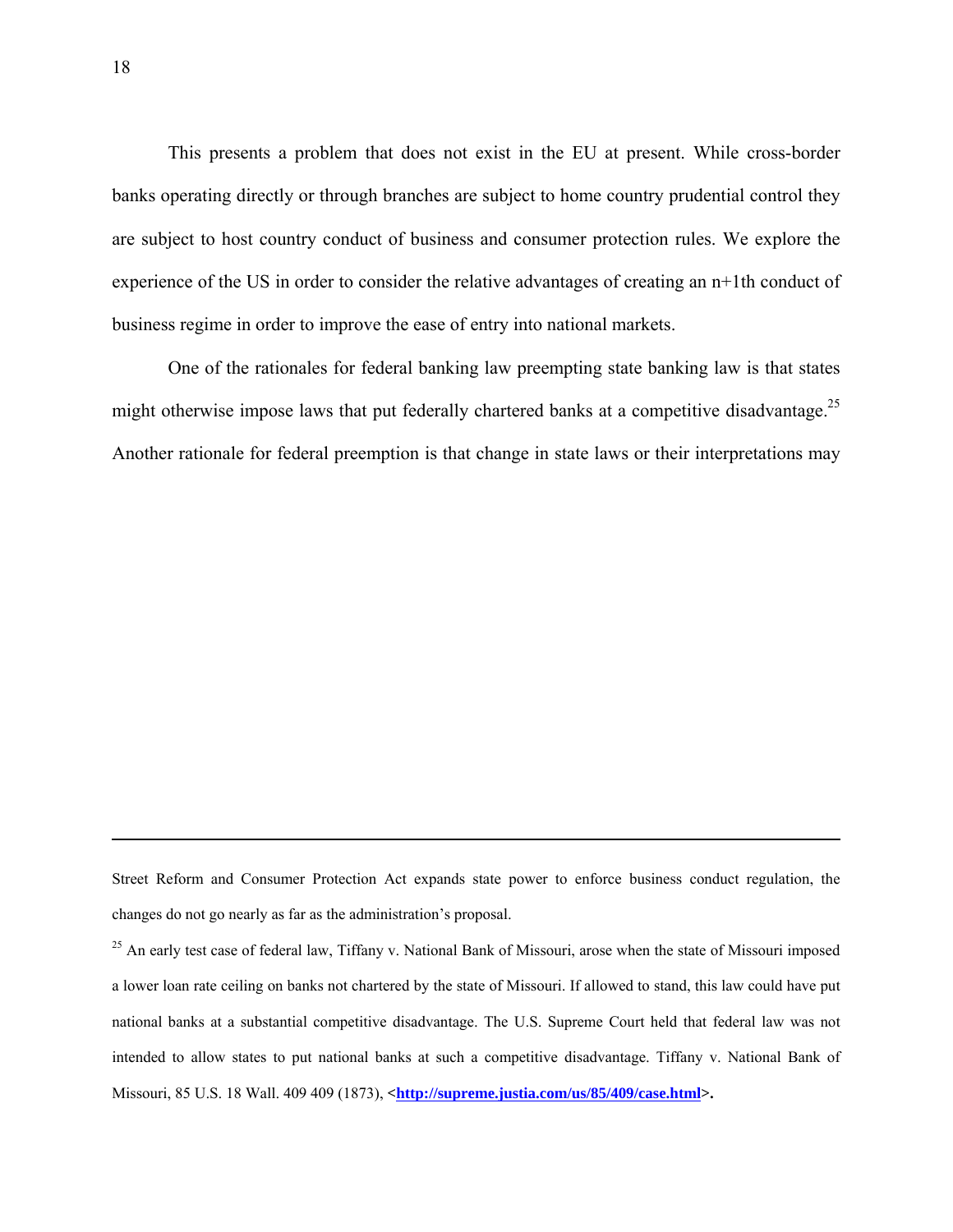impose losses on the federal safety net.<sup>26</sup> A third rational for preemption is that state business conduct regulation may be used to limit competition in that state.  $27$ 

 A fourth argument for preempting state laws is that of greater operational efficiency. In the absence of preemption, national banks would need to tailor their operations in each state to that state's business conduct regulation. Among the possible results could be that application forms, training procedures, and computer systems could all have to be tailored to meet each state's idiosyncratic requirements. With preemption, the bank can implement a uniform procedure for delivering services across its entire network.

 The opponents of preemption tend to favor the approach proposed by the Obama administration under which federal business conduct regulations set minimum standards for

 $27$  For example, Mason, et al. (2010) note a Massachusetts law that allowed a non-Massachusetts bank to set up an ATM in Massachusetts only if that Massachusetts banks could set up an ATM in that state. However, even where the laws are clearly intended to benefit consumers, their anticompetitive impact may actually be adverse for consumers. As an example, Mason, et al. (2010) point to municipal ordinances in San Francisco and Santa Monica that banned banks from charging ATM fees to customers of other banks. Such regulations reduce the charges to consumers when they are able to access an ATM owned by another bank. However, these laws also have the effect of limiting consumers' access to ATMs, both by encouraging banks to limit ATMs to their own customers and by discouraging banks from placing ATMs in new locations.

<sup>&</sup>lt;sup>26</sup> The Supreme Court of the State of California ruled that the enforcement of certain loan terms was "unconscionable" under California law in certain circumstances according to Mason, et al. (2010). The effect of this decision and similar changes in the laws of other states would have been to impose significant losses on federally chartered savings and loans according to Mason, et al. (2010). In order to prevent this decision from having an adverse impact on federally chartered thrifts, the Federal Home Loan Bank Board preempted the state laws. The U.S. Supreme Court upheld the preemption in Fidelity Fed. S. & L. v. De la Cuesta. 458 U.S. 141 (1982).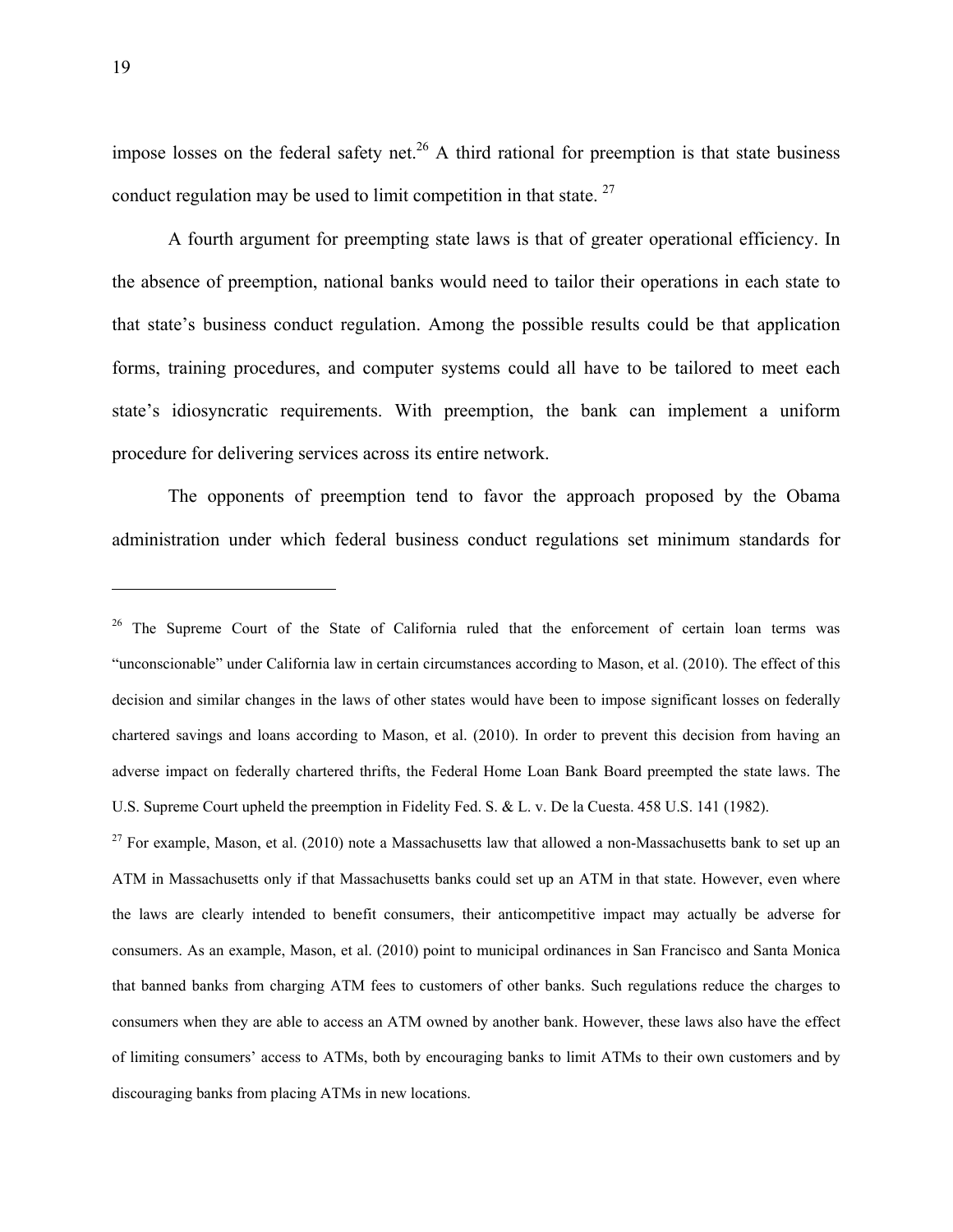federally chartered banks but states should have the option of writing and enforcing tougher standards. Consumers Union (1998) gave a list of state measures intended to "protect … constituents from unfair banking practices and escalating fees" that were rendered less effective and in some cases effectively blocked by federal preemption.<sup>28</sup> Another argument that opponents of preemption make is that allowing federally chartered institutions to avoid state regulation may undercut states' ability to enforce consumer regulations on state chartered institutions. In part this argument arises because the federal chartering authorities are competing to attract existing and potential future state chartered institutions to adopt federal charters. The federal authorities may make the federal charter relatively more attractive by implementing less strict regulations. Indeed, Wilmarth (2004) references comments by then Comptroller of the Currency Hawke as touting the OCC's ability to preempt state consumer laws as one of the advantages of adopting a national bank charter. Moreover, the competitive advantages of being able to preempt state law can be so large that a large fraction of the business shifted to federally chartered banks. For example, Furletti (2004) discusses the impact of preemption on the U.S. credit card industry and argues that it helped national banks become by far the largest suppliers of credit cards in the  $U.S.<sup>29</sup>$ 

<sup>&</sup>lt;sup>28</sup> This list of state measures highlights a key philosophical difference between most advocates of preemption and most of its opponents. Opponents of preemption tend to view strict government regulation as necessary to protect consumers from making mistakes. In contrast, advocates of preemption tend to view competition as providing the best combination of services and prices to consumers in the long-run.

 $^{29}$  Albeit, in part this is because of the way it allowed national banks to avoid state usury laws at a time when these ceilings had a binding impact on credit card rates. In this case preemption may be regarded as a desirable policy that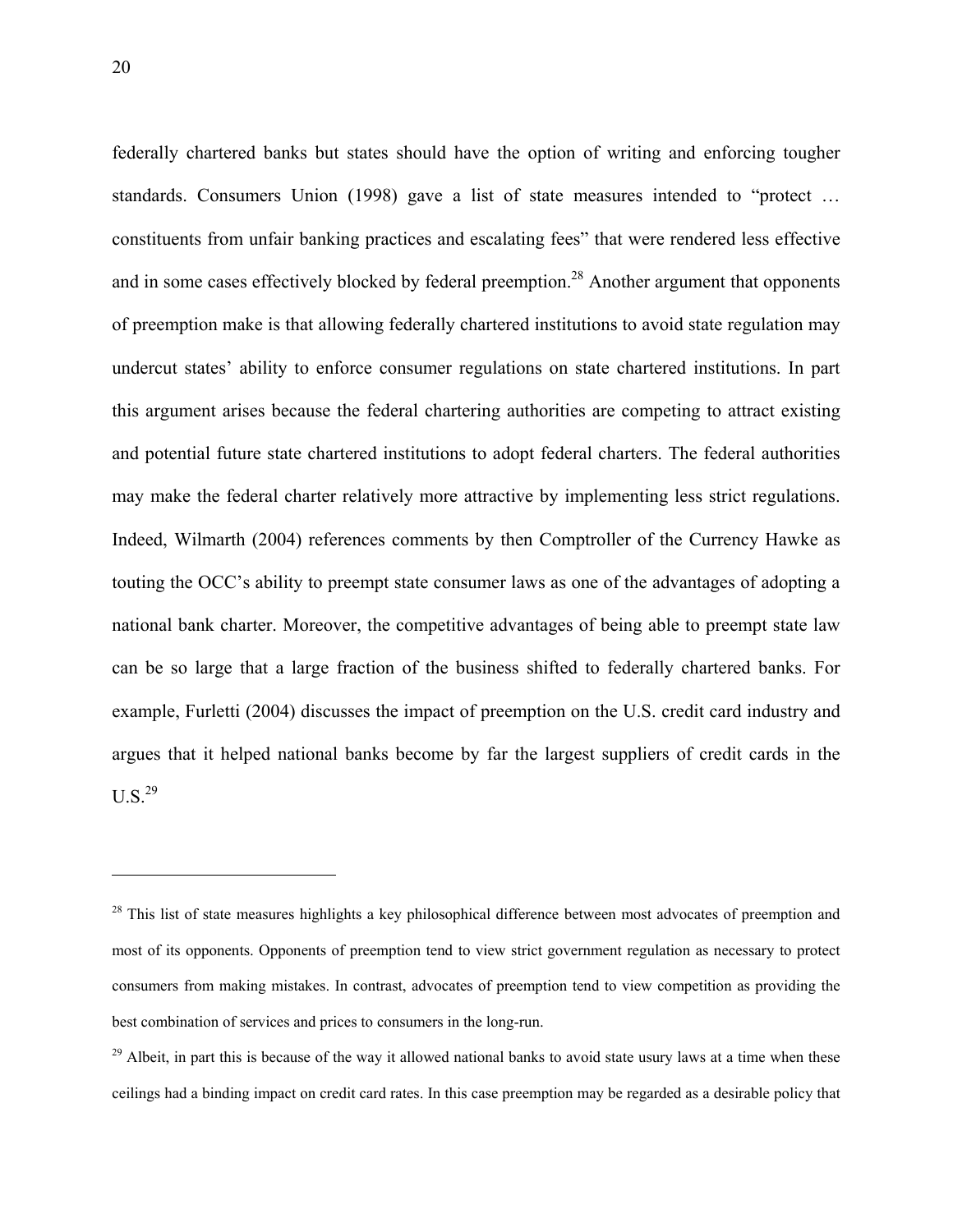The issues associated with preemption in the EU are generally similar to those in the U.S. National authorities might use business conduct regulation to disadvantage EU chartered banks, although this possibility is largely limited by the principle of minimal harmonization, while EU supervisory authorities may use preemption to give their banks a competitive advantage. National authorities may establish laws that "protect consumers from abuses" but their ability to "limit competition" is itself limited because competition is an EU responsibility. Compliance with different national business conduct regulations would definitely reduce the efficiency of EU chartered banking groups.

 The weighting of the various advantages and disadvantages of preemption in the EU may differ from that of the U.S. in at least two important ways. First, there are greater differences across the EU in culture and commercial codes than within the U.S. The U.S. does not have a uniform culture nor do all states have exactly the same commercial code. However, the shared history of the states of the U.S. and state efforts to produce a recommended "Uniform Commercial Code" have greatly reduced the differences across the states relative to that of the Member States of the EU. These cultural and legal differences across the EU are likely to extend to some aspects of some financial products. One implication of this is that investors' expectations of the rules may differ dramatically, implying a greater value to local rules. Another implication is that independent of business conduct rules, cross-border banks in the EU will need to tailor their offerings more to local markets than is necessary in the U.S. — probably reducing the efficiency advantages of the EU Charter.

increased the availability of credit cards to consumers or as undesirable policy that allowed consumers to be "exploited" by excessive credit card rates.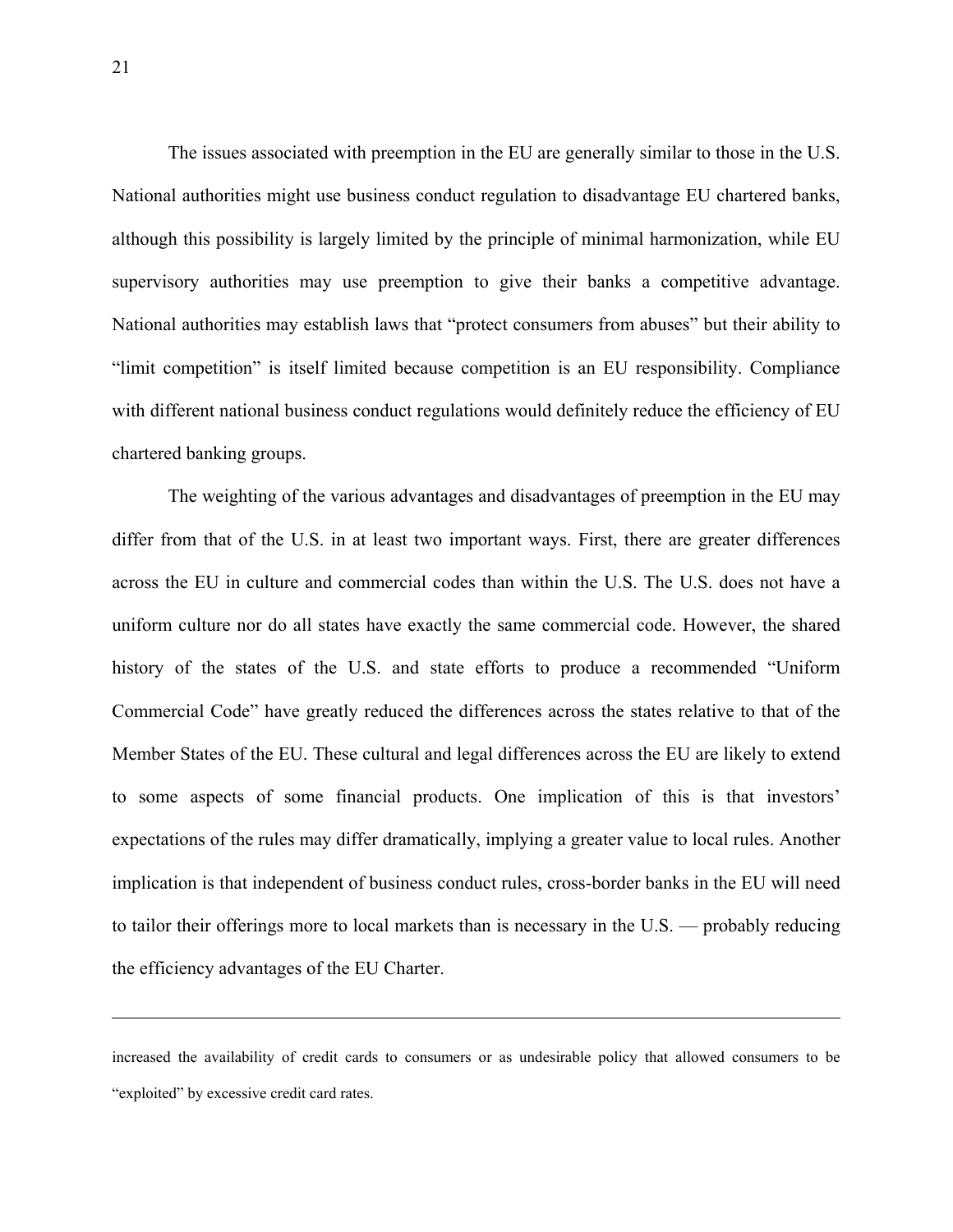On the other hand, the EU is unlike the U.S. in that it has an explicit goal of a single market in financial services and, hence harmonization also holds for business conduct rules and consumer protection. While in theory such harmonization should be the minimum necessary for an efficient and competitive market, greater integration will eventually need further harmonization. Allowing Member States to impose differential rules on cross-border groups will hinder movement towards that goal.

## **3. Conclusions and policy implications for the EU**

The idea of having an EU-level prudential supervisor for cross-border banks with systemic impact in the EU in addition to national supervisors for the rest of the system has considerable intellectual attractions. It addresses the issue of having a consistent arrangement for the regulation and supervision of such groups for which the principle of minimum harmonization has proved insufficient. Moreover, if the EU-level supervisor also applies a single set of rules rather than simply trying to ensure that the plethora of national rules and supervisory practices are applied and reconciled if they conflict, this could result in considerable simplification and reduction in compliance costs if it is efficiently provided. Additionally, it will solve the problem of the lack of incentives to share information among the national supervisors of the cross-border banks. However, it has the disadvantage that two levels of supervision can be applied in one Member State. We look to the US for evidence on the experience with a dual banking system with two levels of supervision. Here the experience is somewhat mixed as while regulatory competition may encourage supervisors to be efficient in order to attract banks it may also encourage them to be lax or set lower standards. The EU, however, has traditionally used the approach of harmonization to pursue the integration of the financial markets (in any case, the differences in regulation are defined along national lines and do not discriminate between purely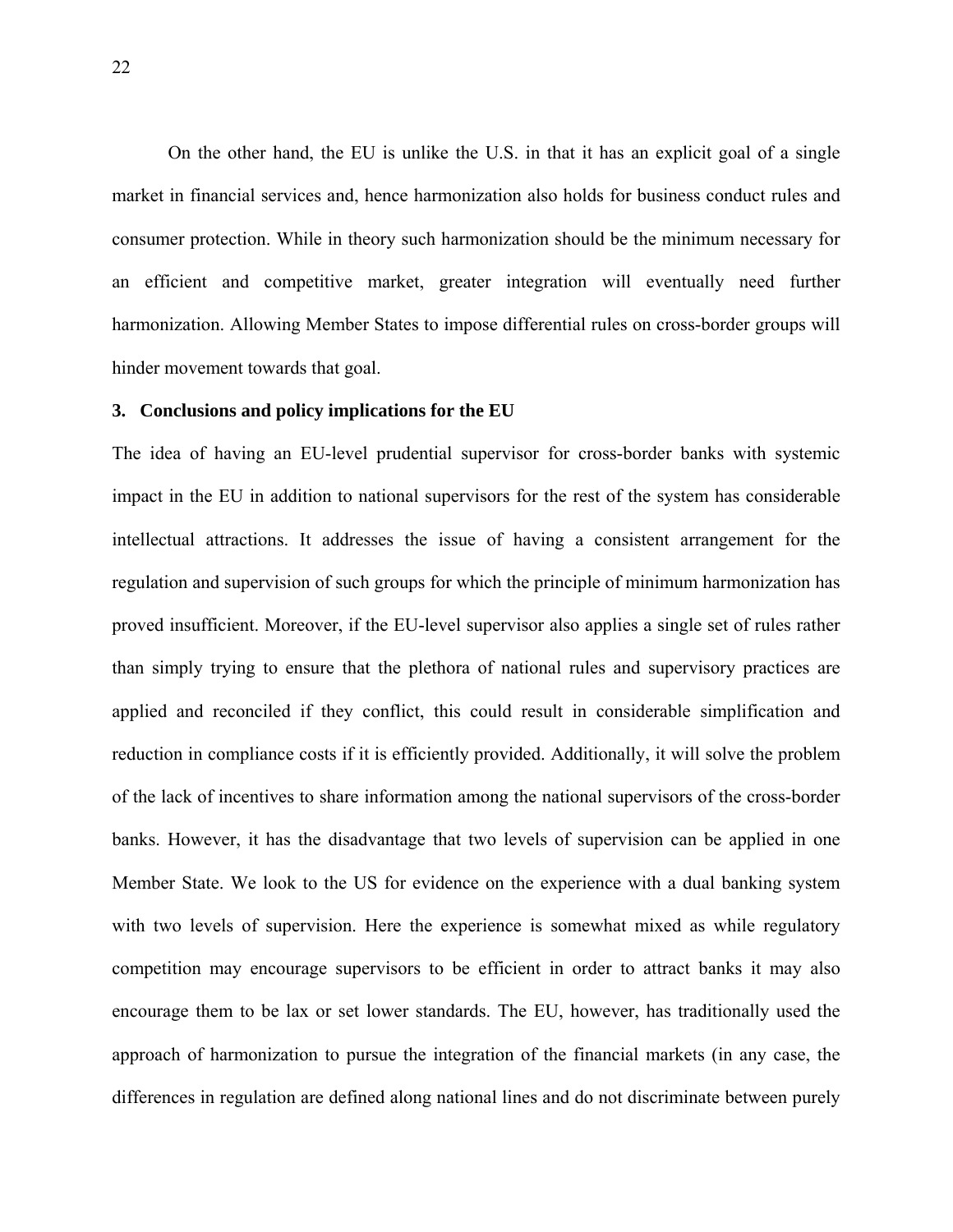national and cross border banks). Moreover, competition policy in the Single Market is an EU level competence, limiting the possibility of a race to the bottom. More relevant, however, are the potential conflicts when the safety net has to be invoked. In the US the safety net was at federal level even before interstate banking was developed. Solving this analogously for the EU would involve a second EU-level agency unless the EU-level supervisor was also the insurer and resolution authority. This solution would be preferable to coordination problems among agencies that may result in national deposit insurers to be unwilling to pay out or national authorities to fund if they view the problem to be the fault of the EU-level agency.

 One aspect of the dual mandate which the EU would be well-advised not to emulate is conduct of business regulation. The EU is harmonizing conduct of business and consumer protection regulation subject to minimum standards with the prevalence of the host country rules. While cross-border banks would be keen to see a single set of rules and providing such rules would no doubt accelerate the process of financial integration this is not something that is key to financial stability. Moreover, competition policy is already centralized in the EU and it is proving to be a powerful restructuring tool.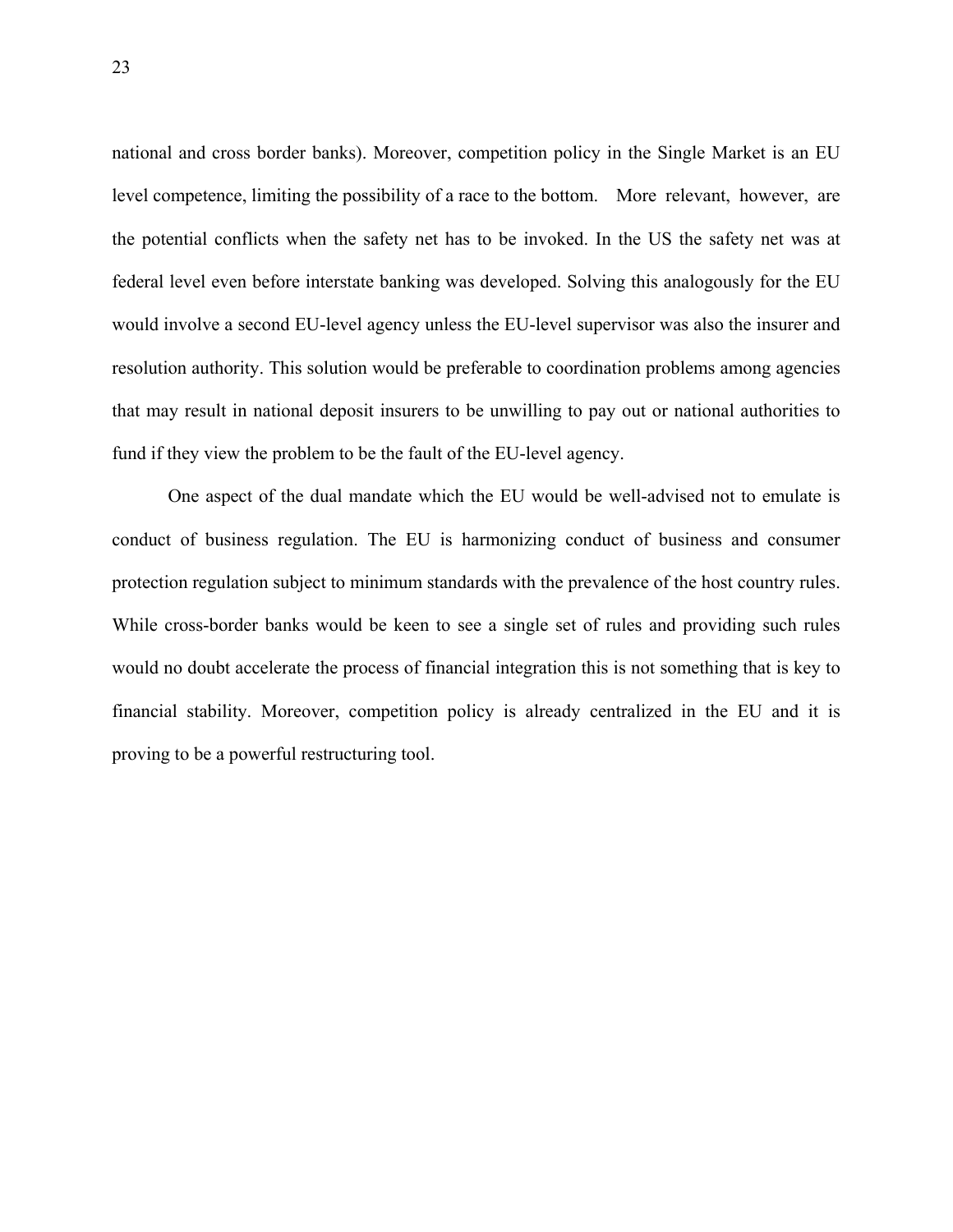# **References**

Appelbaum, Binyamin and Nakashima, Ellen (2008). "Banking Regulator Played Advocate Over Enforcer: Agency Let Lenders Grow Out of Control, Then Fail" *Washington Post*, (November 23). http://www.washingtonpost.com/wp-

dyn/content/article/2008/11/22/AR2008112202213\_pf.html (accessed on March 8, 2010)

- Buiter Willem, (2008). "Can Central Banks Go Broke?" Centre for Economic Policy Research Policy Insight No. 24 (May). http://www.cepr.org/pubs/PolicyInsights/PolicyInsight24.pdf (accessed on March 8, 2010)
- Calomiris, Charles W. (1989). "Deposit Insurance: Lessons from the Record," *Economic Perspectives*, Federal Reserve Bank of Chicago, (May/June), 10-30.
- Coburn, Jane F. and O'Keefe, John P. (2003). "Risk Assessment: Results of an International Survey of Deposit Insurers" *FDIC Banking Review* (vol. 15, no. 1).
	- http://www.fdic.gov/bank/analytical/banking/2003apr/article2.html . (accessed on March 8, 2010).
- Consumers Union. (1998). "OCC's Aggressive Preemption of States' Consumer Banking Protections." http://www.consumersunion.org/finance/9171rptdc798.htm (accessed on March 8, 2010).
- Decressin, Jörg W. and Cihák, Martin (2007). "The Case for a European Banking Charter" (July). IMF Working Papers, pp. 1-34. Available at SSRN: http://ssrn.com/abstract=1007922. (accessed on March 8, 2010)
- Federal Deposit Insurance Corporation (1984). *A History of the FDIC 1933-1983*. http://www.fdic.gov/bank/analytical/firstfifty/ (accessed on March 8, 2010)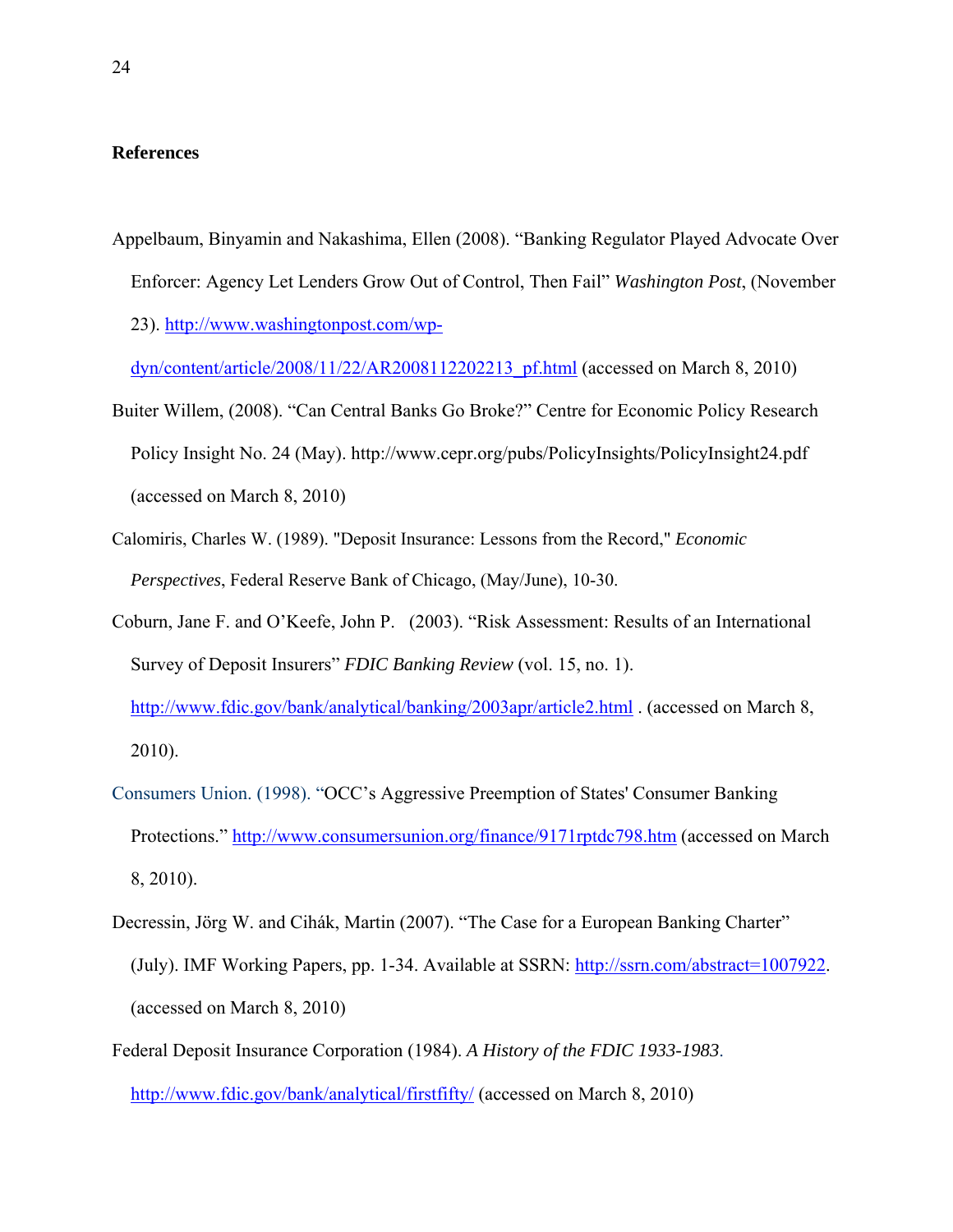Fisher, Keith R., (2005). " Towards a Basal Tenth Amendment: A Riposte to National Bank Preemption of State Consumer Protection Laws". MSU Legal Studies Research Paper No. 03-

17. Available at SSRN: http://ssrn.com/abstract=824465. (accessed on March 8, 2010)

- Furletti, Mark J., (2004). " The Debate Over the National Bank Act and the Preemption of State Efforts to Regulate Credit Cards". *Temple Law Review*, Vol. 77; Federal Reserve Bank of Philadelphia Payment Cards Center Discussion Paper No. 04-02. Available at SSRN: http://ssrn.com/abstract=572581 (accessed on March 8, 2010)
- Garcia, Gillian, Lastra, Rosa and Nieto, Maria (2009). "Bankruptcy and Reorganization Procedures for crossborder banks in the EU: Towards an Integrated approach to the reform of the EU safety net", *Journal of Financial Regulation and Compliance*, Vol. 7, No. 3,.
- Gorton, Gary and Mullineaux, Donald. (1987). "The Joint Production of Confidence: Endogenous Regulation and 19th Century Commercial-Bank Clearinghouses," *Journal of Money, Credit, and Banking* Vol.19 (November), pp.457-68.
- Hertig, Gerard , Lee, Ruben and McCahery, Joseph A. (2009). "Empowering the ECB to Supervise Banks: A Choice-Based Approach" TILEC Discussion Paper No. DP 2009-001 (August) ; Amsterdam Center for Law & Economics Working Paper No. 2009-01; ECGI - Finance Working Paper No. 262/2009. Available at SSRN: http://ssrn.com/abstract=1327824. (accessed on March 8, 2010)
- Kahn, Charles M. and Santos, Joao A.C., (2005). "Allocating bank regulatory powers: Lender of last resort, deposit insurance and supervision," European Economic Review, Vol.49 (November), pp. 2107-2136.
- Mason, Joseph R., Kulick, Robert B. and Singer, Hal J. (2010). "The Economic Impact of Eliminating Preemption of State Consumer Protection Laws", *The University of Pennsylvania*